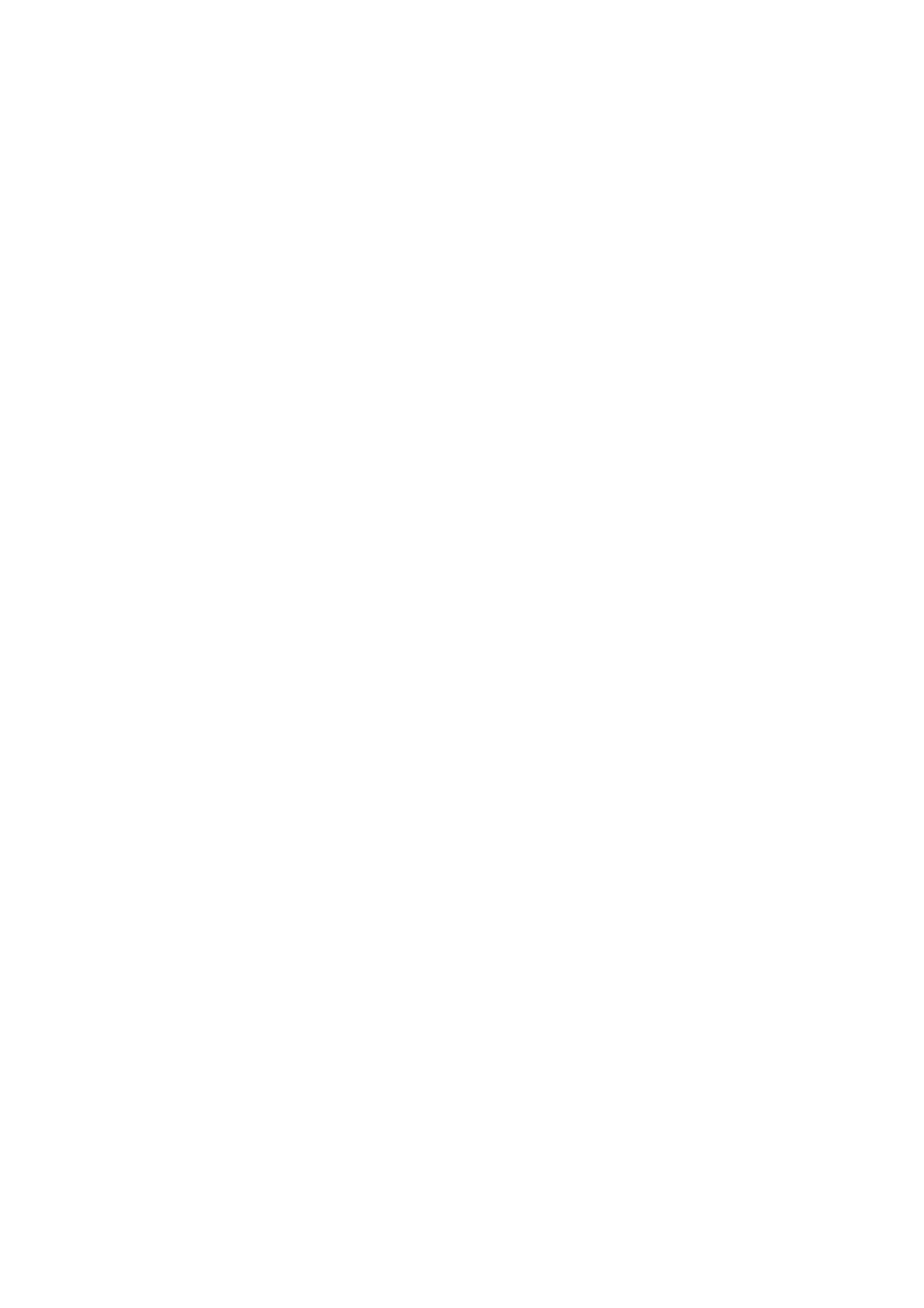**EUROPEAN UNIVERSITY INSTITUTE, FLORENCE DEPARTMENT OF ECONOMICS**

*Reaction to Technology Shocks in Markov-Switchings Structural VARs: Identification via Heteroskedasticity* 

**ALEKSEI NETŠUNAJEV**

EUI Working Paper **ECO** 2012/13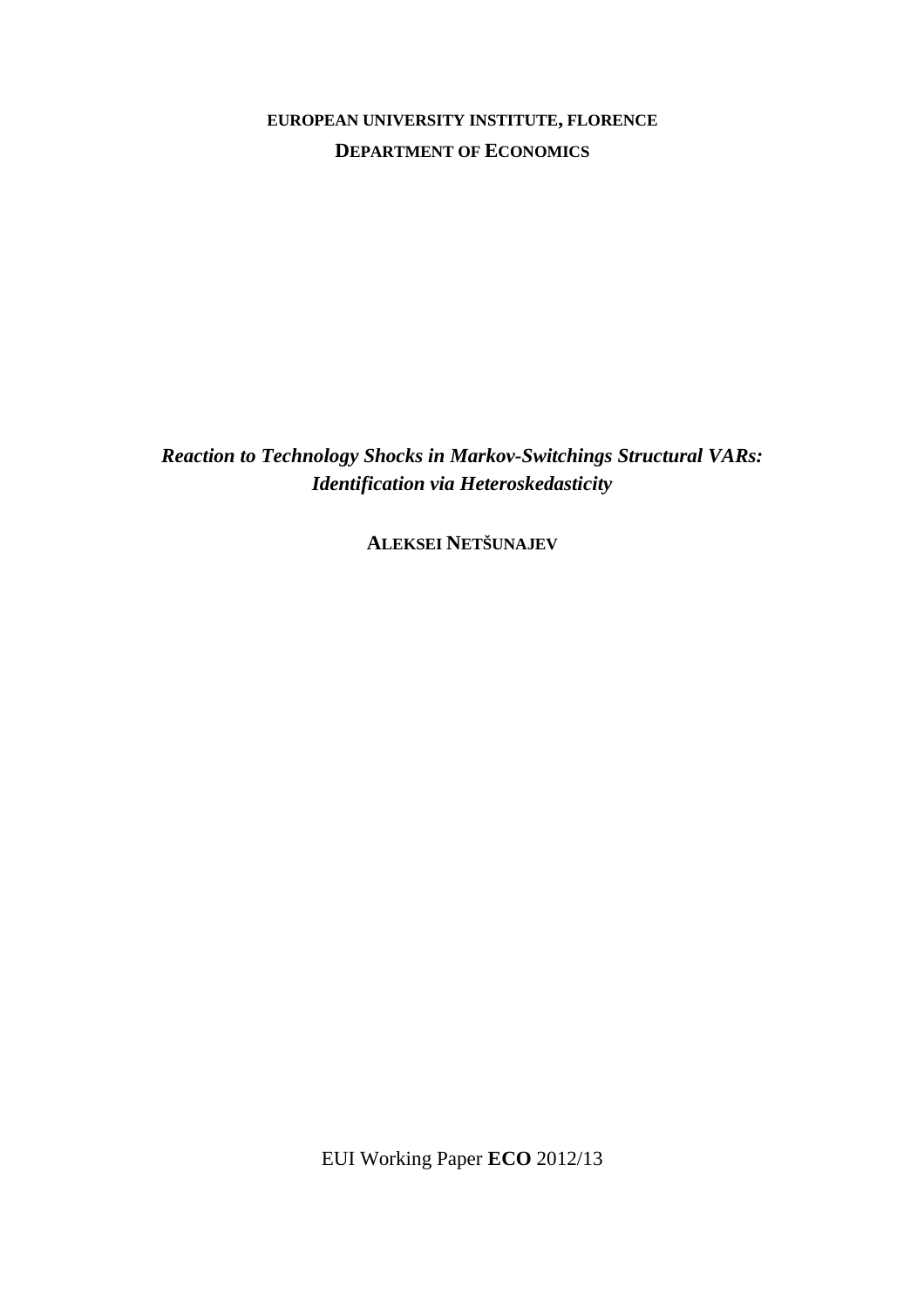This text may be downloaded for personal research purposes only. Any additional reproduction for other purposes, whether in hard copy or electronically, requires the consent of the author(s), editor(s). If cited or quoted, reference should be made to the full name of the author(s), editor(s), the title, the working paper or other series, the year, and the publisher.

ISSN 1725-6704

© 2012 Aleksei Netšunajev

Printed in Italy European University Institute Badia Fiesolana I – 50014 San Domenico di Fiesole (FI) Italy www.eui.eu cadmus.eui.eu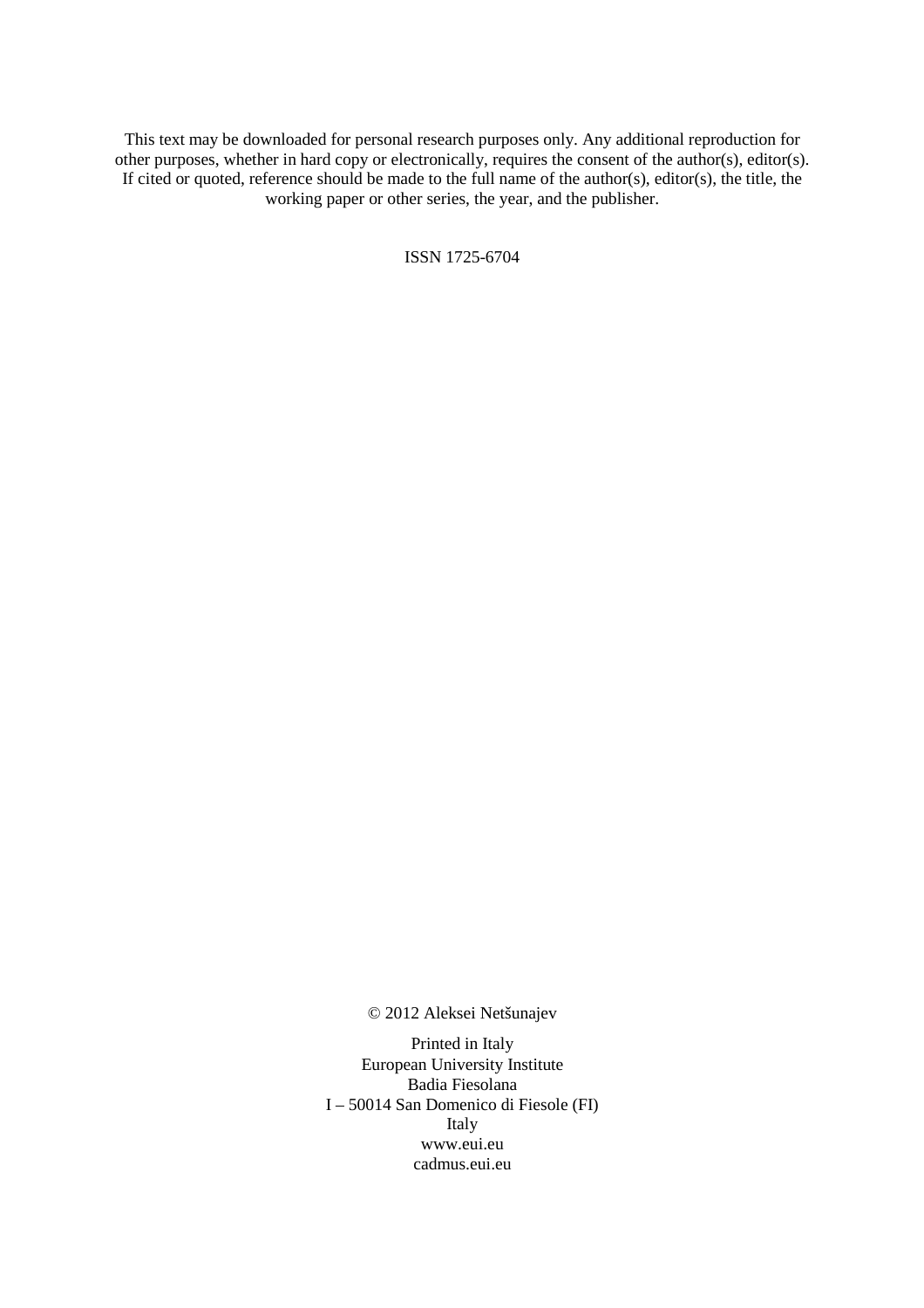# Reaction to Technology Shocks in Markov-switchings Structural VARs: Identification via Heteroskedasticity [1](#page-4-0)

by

Aleksei Netšunajev Department of Economics, European University Institute Via della Piazzola 43, I-50133 Firenze, ITALY E-mail: aleksei.netsunajev@eui.eu

Abstract. The paper reconsiders the conflicting results in the debate connected to the effects of technology shocks on hours worked in the bivariate system. Given major dissatisfaction with the just-identifying long-run restrictions, I analyze whether the restrictions used in the literature are consistent with the data. Modeling volatility of shocks using Markov switching structure allows to obtain additional identifying information and perform tests of the restrictions that were just-identifying in classical structural vector autoregression analysis. Using four datasets where hours worked are modeled differently, I find that the standard restriction, identifying the technology shocks as the only sources of variation in labor productivity, has major support by the data. Taking into account important low frequency movements in the hours worked series yields a result consistent with the recent findings: hours decline in response to a positive technology shock. I also show that the use of a standard Hodrick-Prescott filter may be problematic in the context.

Key Words: Technology shocks, Markov switching model, heteroskedasticity

JEL classification: C32

<span id="page-4-0"></span><sup>&</sup>lt;sup>1</sup>I thank participants of the research seminar at the Bank of Estonia for useful comments on an earlier version of the paper. The research for this paper was carried out in part while the author was a vising researcher at DIW Berlin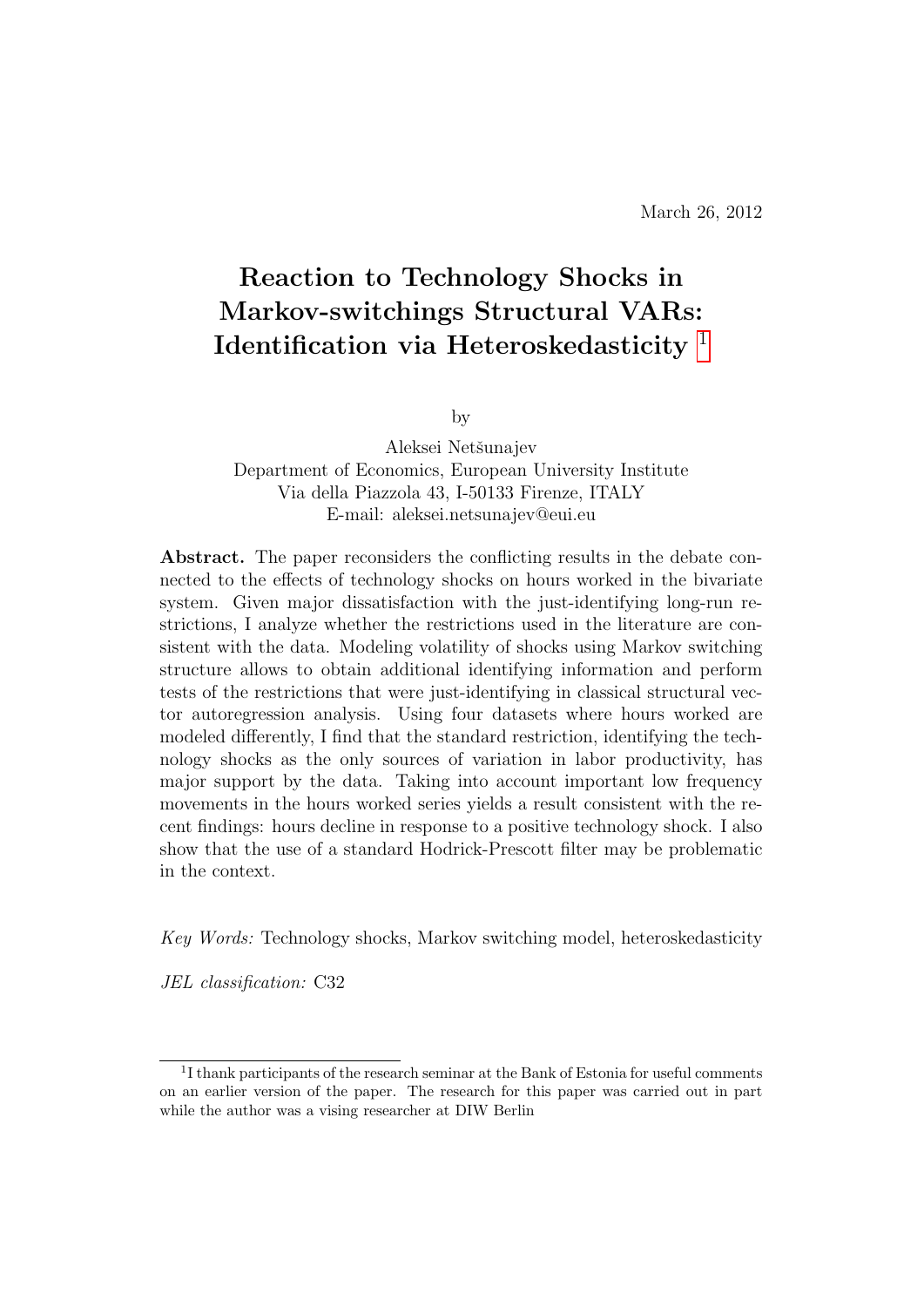# 1 Introduction

A standard real business cycle model implies that per capita hours worked rise after a permanent shock to technology. This prediction is at the center of the literature that assessing if it is consistent with the data. The general conclusion reached is that it is not. Not surprisingly the result has attracted a lot of attention as the technology shocks are a significant source of fluctuations in productivity and employment.

In the literature one can find a variety of methods used to study the question of interest, but the most common is based on the structural vector autoregressive (SVAR) models. In a seminal paper, Gali (1999) identifies the technology shocks using long-run restrictions and find that hours worked fall after a positive technology shock. Several papers consider similar systems as in Gali (1999) and try to assess the validity of the identifying restrictions. Similar identification is used in Gali, Lopez-Salido and Valles (2003), Christiano, Eichenbaum and Vigfusson (2003), Francis and Ramey (2005), and Francis and Ramey (2009). The study by Francis and Ramey (2005) questions whether the shocks identified, as in Gali (1999), can be classified as technology shocks. Using different identifying assumptions they find that all but one specification produced the result similar to Gali (1999). Christiano et al. (2003) find that treating per capita hours worked as a difference stationary process yields the result that hours worked fall after the technology shock; if, on the contrary, hours worked are assumed to be a stationary process, the result is opposite: hours worked rise after the technology shock. Fernald (2007) and Francis and Ramey (2009) argue that there are low frequency movements in hours per capita that may distort the results of the SVAR in Christiano et al. (2003). After either detrending the data (Fernald, 2007) or applying a Hodrick-Prescott filter to the data (Francis and Ramey, 2009), the response of hours worked to a technology shock becomes negative. Francis and Ramey (2009) argue that the low frequency movements are connected to sectoral shifts in hours and changes of the age composition of the work force.

It should be noted, that the studies listed above may share some common shortcomings. First, the underlying assumptions just-identify the technology shocks and leave no place for the data to speak up against the restrictions. The problem of just-identified shocks is discussed, among others, by Lanne and Lütkepohl (2008), Lanne, Lütkepohl and Maciejowska (2010), Herwartz and Lütkepohl  $(2011)$ . Second, studies of technology shocks (for example, Gali (1999), Francis and Ramey (2005), Christiano et al. (2003)) ignore relevant features of the data, namely heteroskedasticity. The presence of timevarying volatility is extensively discussed and documented by Kim and Nelson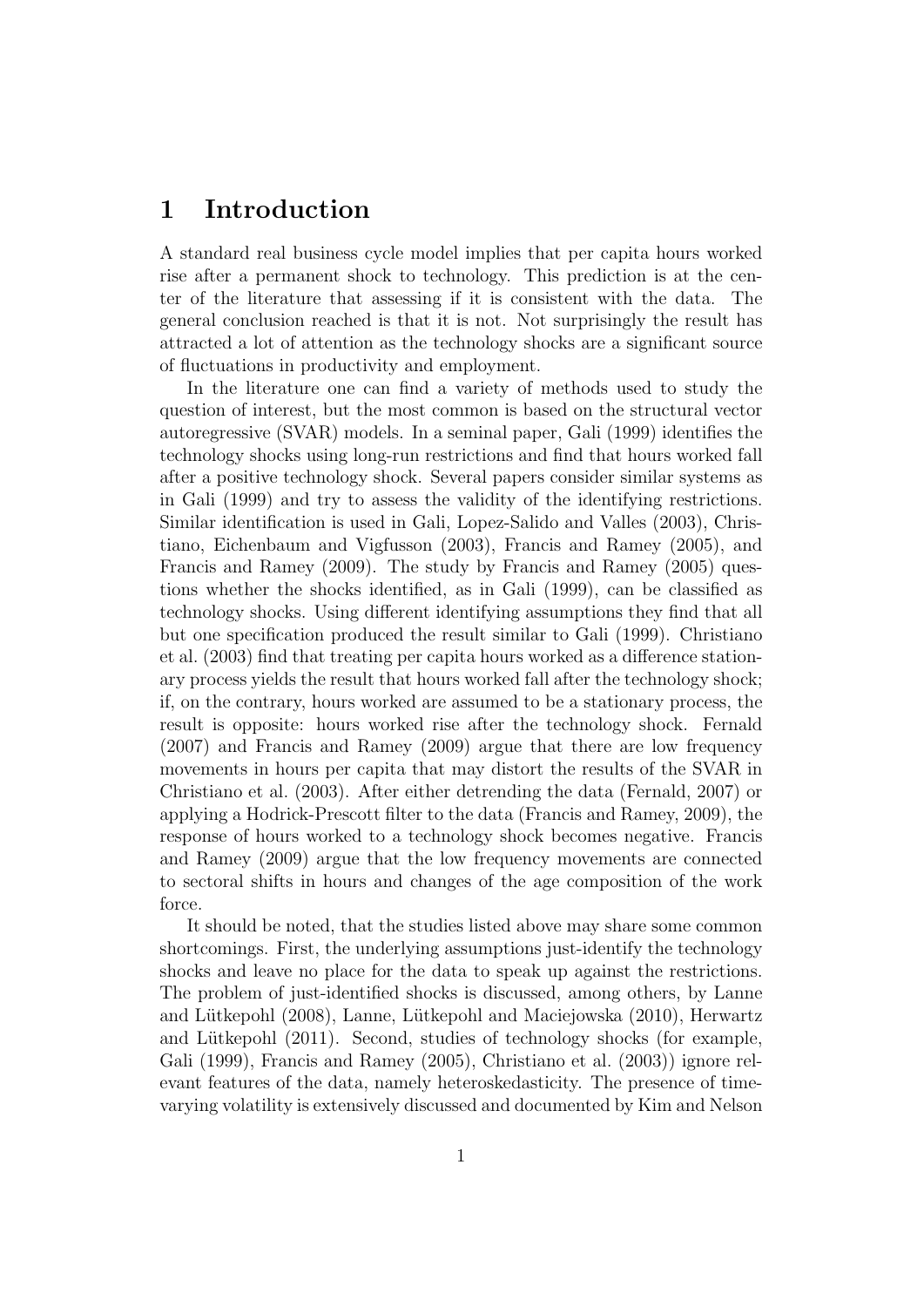(1999), McConnell and Perez-Quiros (2000), Blanchard and Simon (2001), Stock and Watson (2003), so it should be taken into account.

It is useful to take into account heteroskedasticity as it allows to extract additional identifying information from the data (Rigobon, 2003). Therefore modeling heteroskedasticity can be used as a tool of validating the restrictions that are just identifying in a conventional SVAR analysis.

Thus the aim of the current paper is to reconsider the reaction to technology shocks and relax some of the assumptions common in this literature. For that purpose I estimate a series of Markov-switching (MS) models that allow to capture the changes in volatility and intercept, provide a framework to test for the validity of the identifying restrictions and assess labeling of identified shocks as technology shocks. The model used in the paper is a modified version of the model used by Lanne et al. (2010) and Herwartz and Lütkepohl  $(2011)$ .

The rest of the paper is organized as follows. First, to provide additional motivation to the paper, different identification schemes of technology shocks are discussed in Section [2.](#page-6-0) Then the structural MS-VAR model deployed in the current analysis is described in Section [3.](#page-7-0) The data are discussed in Section [4.](#page-11-0) Section [5](#page-13-0) provides the empirical analysis. The last section concludes.

#### <span id="page-6-0"></span>2 Identification of shocks

Consider a standard K-dimensional reduced form VAR with  $p$  lags:

$$
Y_t = \nu + A_1 Y_{t-1} + \dots + A_p Y_{t-p} + U_t,
$$
\n(1)

where  $\nu$  is a constant intercept term, the  $A_i$ s  $(j = 1, \ldots, p)$  are  $(K \times K)$ coefficient matrices and  $U_t$  is a zero-mean error term.

In a conventional SVAR model the structural shocks are usually obtained from the reduced form residuals by a linear transformation,  $\varepsilon_t = B^{-1}U_t$  or  $B\varepsilon_t = U_t$ , where B is such that  $\varepsilon_t$  has identity covariance matrix, that is,  $\varepsilon_t \sim (0, I_K)$ , and the reduced form residual covariance matrix is decomposed as  $E(U_t U'_t) = \Sigma_U = BB'$ . To get unique structural shocks one needs to place  $K(K-1)/2$  restrictions. For that reason the B matrix is often assumed to be lower triangular. Then the  $B$  is the matrix of instantaneous effects of the unique structural shocks.

In the related technology shock literature one usually considers a bivariate system in the spirit of Gali (1999). Using long run restrictions one identifies 2 shocks: technology shocks and non-technology shocks. The shocks are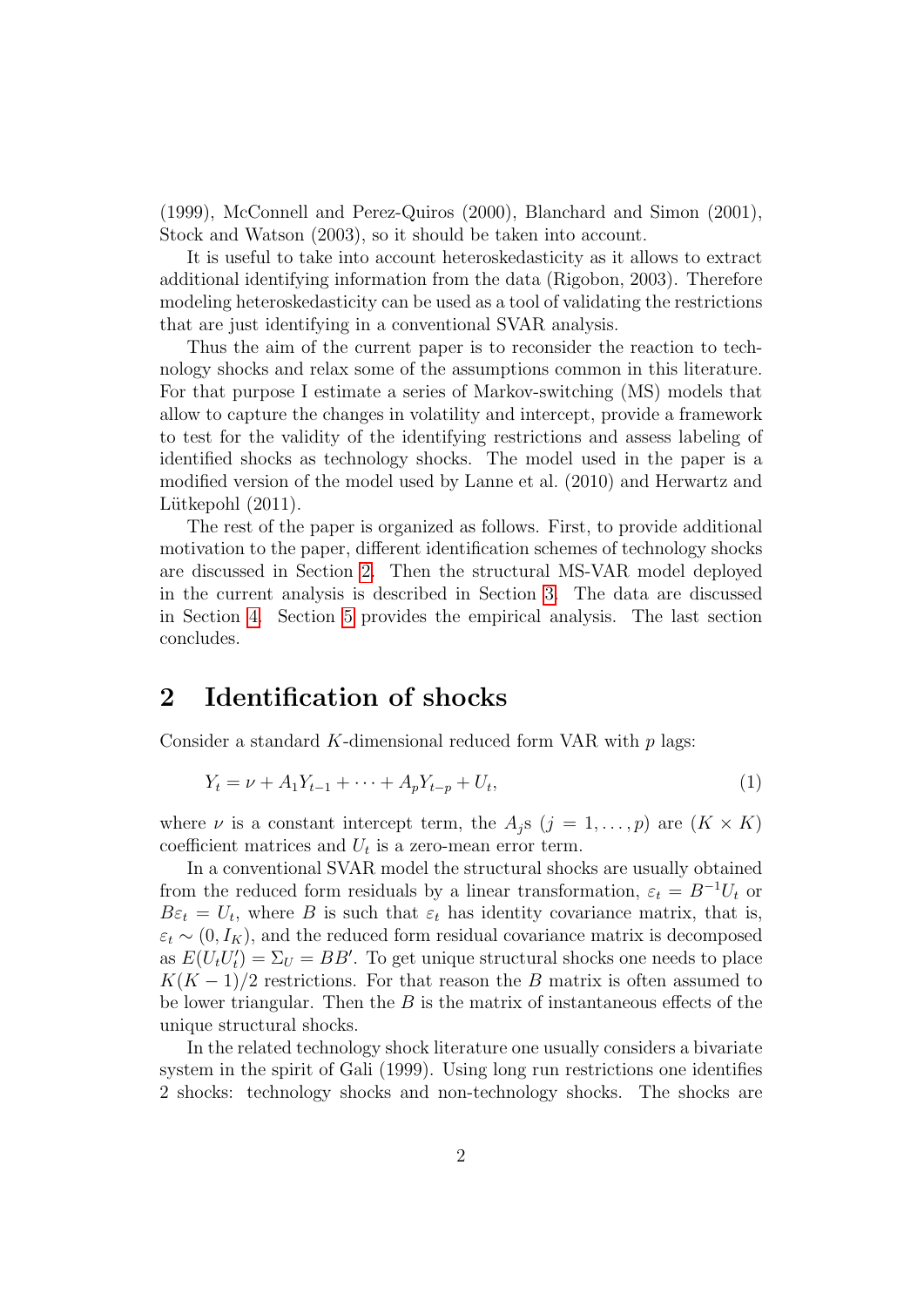<span id="page-7-1"></span>identified in the following system, which is a moving average representation of a VAR:

$$
\begin{bmatrix}\n\Delta x_t \\
\Delta n_t\n\end{bmatrix} = \begin{bmatrix}\nC_{11}(L) & C_{12}(L) \\
C_{21}(L) & C_{22}(L)\n\end{bmatrix} \begin{bmatrix}\n\varepsilon_t^z \\
\varepsilon_t^m\n\end{bmatrix}
$$
\n(2)

where  $x_t$  denotes the log of labor productivity,  $n_t$  denotes the log of labor input,  $\varepsilon_t^z$  is the technology shock and  $\varepsilon_t^m$  is the non-technology shock,  $C_{ij}(L)$ is a polynomial in the lag operator and  $\Delta$  is the difference operator.

In the present paper I follow the strategy proposed by Blanchard and Quah (1989) and place the restrictions on the total impact matrix  $\Xi_{\infty}$  =  $(I_K - A_1 - ... - A_p)^{-1}B$ , which is identical to restricting the system in [\(2\)](#page-7-1). It should be noted, that the restritions on  $\Xi_{\infty}$  can be transformed to the restrictions on the  $B$  as shown in Lütkepohl (2005).

Most common identifying assumption restricts  $C_{12}(1) = 0$  implying that only technology shocks have long run effect on the labor productivity (Gali, 1999). The non-technology shocks could be interpreted then as demand shocks (Gali, 1999). Francis and Ramey (2005) discuss that a similar reaction of variables could be expected due to permanent changes in capital income taxation. Expanding the bivariate system and controlling for capital income tax, they conclude that it does not resolve the problem of the negative reaction of hours. Based on that finding I do not include the capital income in the models I consider.

Another way of identifying technology shocks in the bivariate system is proposed by Francis and Ramey (2005). They argue that technology shocks should not have a long-run effect on hours, or put differently, they exclude permanent technology shocks. This restriction is implemented by constraining  $C_{21}(1) = 0$  above. Francis and Ramey (2005) argue, that the resulting residuals in the productivity equation may contain other shocks in addition to the productivity shock. For instance, these could be monetary shocks that have no long-run effect on hours. Therefore this identification is different from the original one in Gali (1999) and may be problematic.

## <span id="page-7-0"></span>3 The Setup of the Econometric Model

#### 3.1 Markov Switching SVAR

Identification via heteroskedasticity initially appeared with Rigobon (2003). In SVAR analysis it is proposed and used by Rigobon and Sack (2003) and Lanne and Lütkepohl (2008), among others. These authors show that if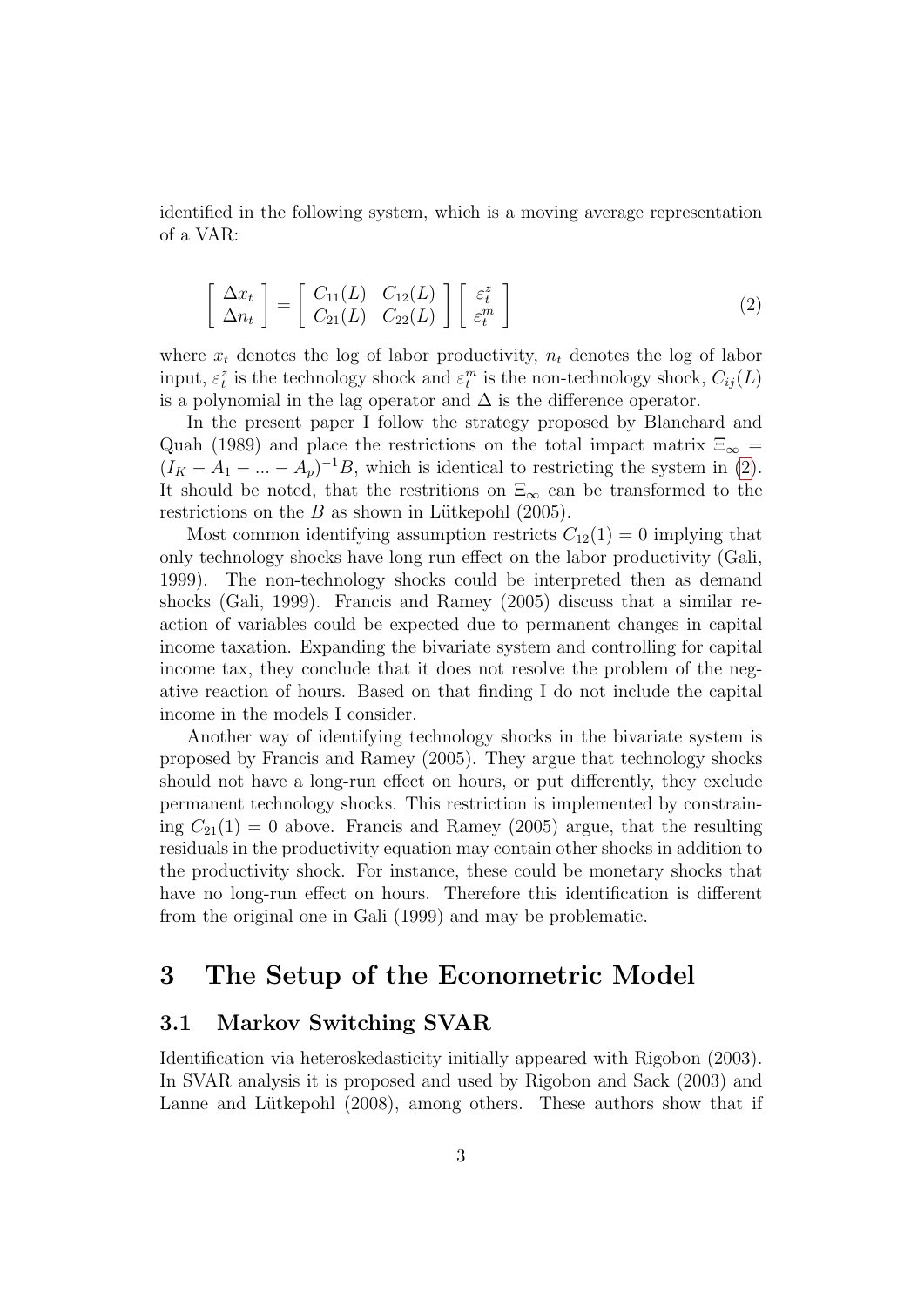there are exogenously generated changes in the volatility of the shocks, the structural parameters could be effectively recovered from the reduced form model. The identification is based on the assumptions that the system is stable over time (effects of shocks are the same regardless of the volatility regime) and that the structural shocks are orthogonal. These assumptions are usually implicit in the conventional structural VAR analysis, and hence are not more restrictive then usual. In particular, they are also common to the technology shock literature.

In the present paper I consider conditional heteroskedasticity, which allows for changes in the volatility to be determined from the data. I use the approach proposed by Lanne et al. (2010) and model the changes in volatility and intercept by a Markov regime switching (MS) mechanism. It should be noted that the approach does not label shocks economically but rather is a tool to test if economic restrictions that are just-identifying in the conventional SVAR are consistent with the data. In the current paper I consider a modified version of the model by Lanne et al. (2010).

Consider the  $VAR(p)$ :

$$
Y_t = \nu_{s_t} + A_1 Y_{t-1} + \dots + A_p Y_{t-p} + U_t,
$$
\n(3)

I assume that the time dependent intercept  $\nu_{s_t}$  as well as the distribution of the reduced form error term  $U_t$  depend on a discrete Markov process  $s_t$  $(t = 0, \pm 1, \pm 2, ...)$  with states  $1, \ldots, M$  and transition probabilities

$$
p_{ij} = Pr(s_t = j | s_{t-1} = i), \quad i, j = 1, ..., M.
$$

The conditional distribution of  $U_t$  given  $s_t$  is assumed to be normal,

$$
U_t|s_t \sim \mathcal{N}(0, \Sigma_{s_t}).
$$
\n<sup>(4)</sup>

In addition to the state dependent covariance matrices I allow also the intercept term  $\nu_{s_t}$  to be dependent on the Markov process. Models with similar features, changes in covariances and intercept, are used in the empirical business cycle literature as, for example, in Hamilton (1989) and Krolzig (1997). Fernald (2007) using the data similar to the data I use, tests for structural breaks in the productivity growth series and finds them to be likely. Therefore the model deployed in the subsequent analysis has to capture potential non-regularities also in the intercept. In the following I will stick to the notation similar to Krolzig (1997). MSIH $(M)$ -VAR $(p)$  will denote models with changes in the intercept and volatility where M denotes the number of Markov states and  $p$  the lag length.

I do not allow the autoregressive parameters to be state dependent. Understandingly time-varying coefficient models have been used, for example, in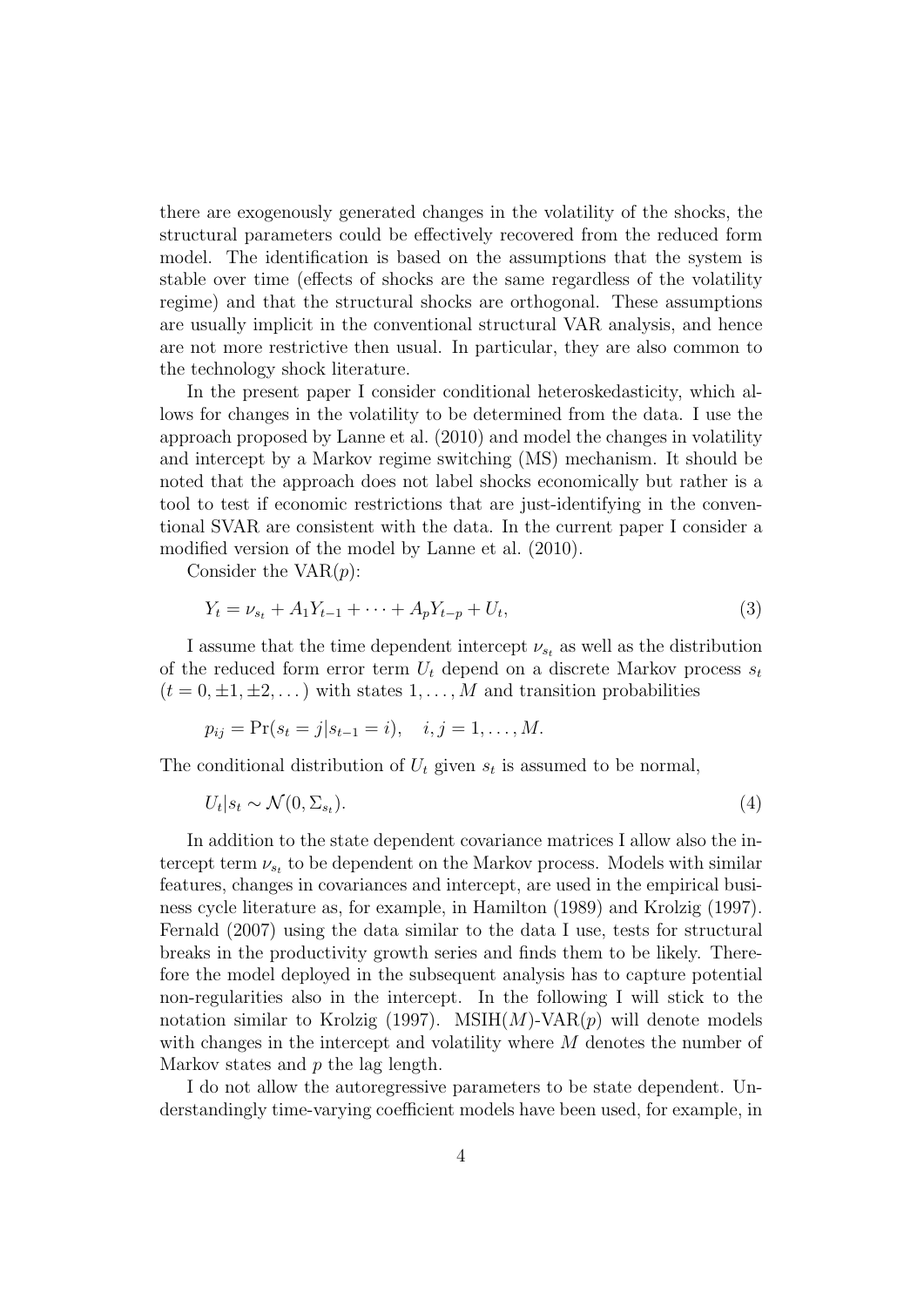monetary policy analysis (Primiceri, 2005; Sims and Zha, 2006) or oil market analysis (Baumeister and Peersman, 2010). The drifting coefficients capture possible time variation in the lag structure of the model and are economically interpreted as time dependent monetary rule (Sims and Zha, 2006) or speed of oil price adjustment and time varying elasticities (Baumeister and Peersman, 2010). In the current study it would be more common to allow for the time dependent covariance matrices to capture changes in the volatility of shocks and variations in the intercept to capture the business cycle component in the spirit of Krolzig (1997). It should be noted that allowing for a time dependent lag structure would make impulse response analysis much more involved and hardly comparable with the results in the existing literature. Leaving the VAR coefficients to be time invariant can be to some extent supported by the findings of Sims and Zha (2006), who have shown that the time varying coefficient model is less favored by the data. Admittedly, their results were obtained using a different system of variables.

The changes in the volatility of the residuals are used in this framework to test if the identified shocks are in line with the properties of the data. For instance, if there are two volatility states  $(M = 2)$ , then there exists a decomposition of the covariance matrices  $\Sigma_1 = BB'$  and  $\Sigma_2 = BA_2B'$ , where  $\Lambda_2 = \text{diag}(\lambda_{21}, \ldots, \lambda_{2K})$  is a diagonal matrix with the positive diagonal entries. The  $\Lambda_2$  matrix is then the matrix of relative variances. Suppose  $\lambda_{2i}$ s are all distinct. Then the decomposition is unique up to changes in the sign and permutations of the columns of  $B$  and corresponding changes in the ordering of the weighting matrix  $\Lambda_2$  (Lanne et al. (2010)).

Thus, under the assumptions of orthogonality and state invariant instantaneous effects, the structural shocks are uniquely determined by the transformation  $\varepsilon_t = B^{-1}U_t$ . Then any further restrictions induced by theoretical models become over-identifying and testable.

If there are more than two volatility states, the corresponding covariance matrix decomposition

$$
\Sigma_1 = BB', \quad \Sigma_i = B\Lambda_i B', \quad i = 2, \dots, M,
$$
\n(5)

with diagonal  $\Lambda_i$  matrices is restrictive. Lanne et al. (2010) discuss conditions and ways to test for the exact (local) identification in the cases where the number of states is greater then 2. If these are satisfied, the resulting shocks are unique and imposed restrictions are over-identifying and testable.

It is worth pointing out that the requirement of having distinct relative variances is necessary for exact identification of all shocks. An important advantage of the approach adopted in the current paper is that the equality of  $\lambda_{mi}$ s can be checked with standard statistical tests. An extensive discussion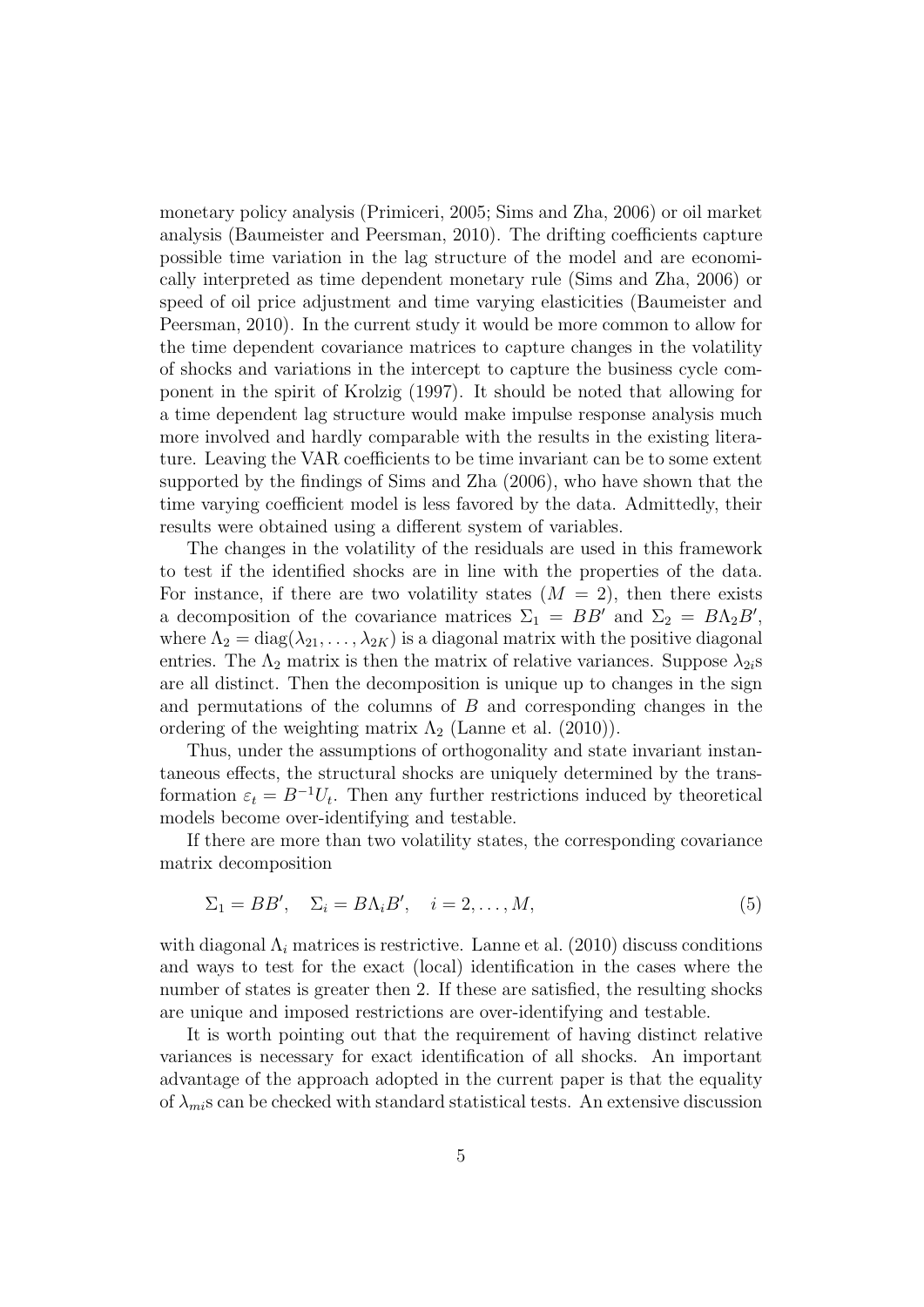of tests for 2 and 3 state MS models can be found in Lanne et al. (2010) and Herwartz and Lütkepohl  $(2011)$ .

Since I assume normality of the residuals conditional on the states, the likelihood function can be set up and the model is estimated by maximum likelihood (ML). The concentrated likelihood function and detailed discussion of the related estimation problems can be found in Herwartz and L¨utkepohl (2011). The authors emphasize that the normality assumption is not essential for the asymptotic properties of the estimates but is just used for setting up the likelihood function. In the current paper the expectation maximization (EM) algorithm of Herwartz and Lütkepohl (2011) is adopted and updated to allow for changes in the intercept.

#### 3.2 Bootstrapping confidence bands

In the MS models bootstrapping confidence bands for impulse responses may be problematic, therefore a discussion of the procedure deployed in the present paper is useful. Herwartz and Lütkepohl  $(2011)$  discuss a fixed design wild bootstrap for constructing confidence intervals for impulse responses. They propose to construct bootstrap samples conditional on estimated state probabilities and the ML estimates. For the current model, I take into account the changes in the intercepts when constructing the bootstrapped series. One of the ways to do it is to use a weighted average of the intercept for each  $t$ , with the weights being the estimated state probabilities. Then for the current model the bootstrapped series can be represented as:

$$
Y_t^* = \mu_t + \hat{A}_1 Y_{t-1} + \dots + \hat{A}_p Y_{t-p} + U_t^*,
$$
\n(6)

where  $\mu_t = (\hat{\xi}_t \hat{\nu}_{s_t})'$  and  $\hat{\xi}_t = [\hat{\xi}_{1t}, ..., \hat{\xi}_{Mt}]$  is a  $1 \times M$  vector of estimated state probabilities for period t and  $\hat{\nu}_{s_t}$  is a  $M \times K$  matrix of estimated state dependent intercepts,  $U_t^* = \eta_t \hat{U}_t$  and  $\eta_t$  is a random variable that has Rademacher distribution (takes values 1 and −1 with probability 0.5).

Note that I do not bootstrap a history of the hidden regimes but rather take it as given following Herwartz and Lütkepohl (2011). I bootstrap parameter estimates  $\theta^*$  of  $\theta = \text{vec}[\nu_{s_t}, A_1, \dots, A_p]$  and  $B^*$  of B, conditioning on the initially estimated transition probabilities. The procedure allows the preservation of potential heteroskedasticity and changes in the intercept of the data. Therefore the weights for the intercept in the bootstrap loop do not change.

Note that Herwartz and Lütkepohl (2011) condition also on the estimated  $\Lambda_i, i = 2, \ldots, M$  matrices. I relax this assumption and estimate the weighting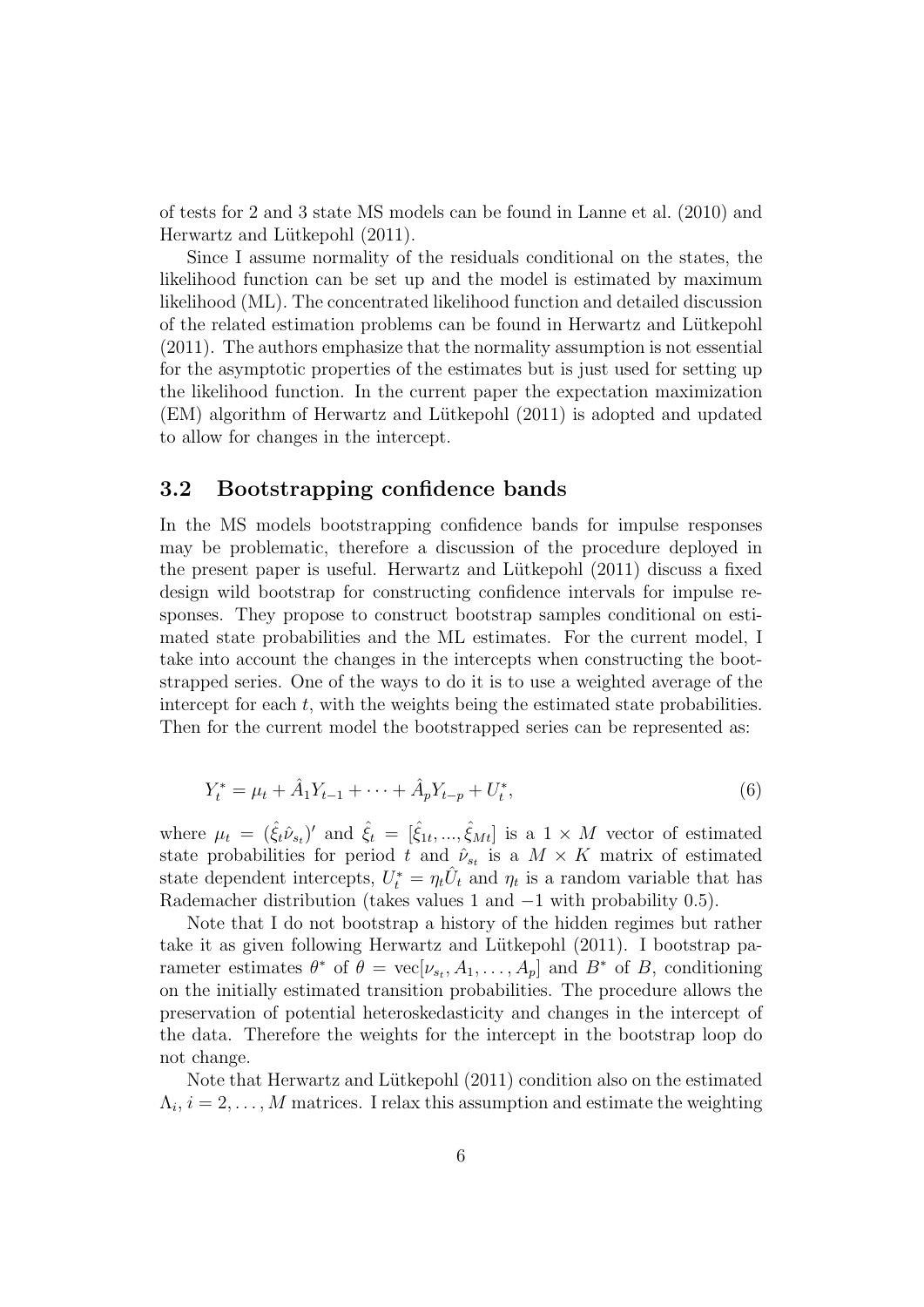matrices, also in the bootstrap step. In order to eliminate potential interchanges of columns of the B matrix one has to impose an ordering of the diagonal elements of  $\Lambda_i$ ,  $i = 2...M$  for unrestricted models. However no additional ordering of the relative variances (diagonal elements of  $\Lambda_i$ ) is required if just-identifying restrictions on the B or  $\Xi_{\infty}$  are imposed.

Apart from that, in each iteration of the bootstrap, I check if signs of the diagonal elements of the  $B^*$  are consistent with the signs of the diagonal elements of the initial estimate  $\hat{B}$ . That is done to avoid interchanges in signs of the  $B$  and reduce confidence bands as discussed in Lütkepohl  $(2011)$ . In general, to fix the sign, one should choose elements in the  $B$  with the lowest standard errors and carry over the signs to the bootstrap loop. In the current example I fix the elements on the main diagonal of the B to be positive. In the end of each bootstrap step, if an element on the main diagonal of the  $B^*$  is negative, the relevant column of the  $B^*$  is multiplied by  $-1$ . Note, that this procedure has nothing to do with the validation of sign restricted impulse responses and is just a device for reducing confidence bands for impulse responses.

It should be emphasized that computing the bootstrapped impulse responses in that way requires nonlinear optimization of the log-likelihood as in the maximization step of the EM algorithm and is computationally demanding. I use ML estimates of  $\hat{\theta}$  as starting values in each bootstrap replication. In the empirical analysis I consider 90% percentile confidence intervals based on 1000 replications.

#### <span id="page-11-0"></span>4 The Data

I use quarterly data from 1947:Q1 through 2010:Q4 to estimate the MS models. The data is relatively standard to that literature and is similar to that used by both Francis and Ramey (2005) and Francis and Ramey (2009). For the series on labor productivity and labor input, I use the Bureau of Labor Statistics series 'Index of output per hour' and 'Index of hours' in the business sector, respectively. Labor input is put on a per capita basis by dividing by the population age 16 and above. The variables are used in logarithms.

Standard ADF tests for both productivity and hours indicate the presence of a unit root. However Christiano et al. (2003) argue that hours per capita cannot logically have a unit root as it is a bounded process. They enter hours in levels and find that a positive technology shock leads to an increase in hours worked.

Fernald (2007) shows that the low frequency movements in the data,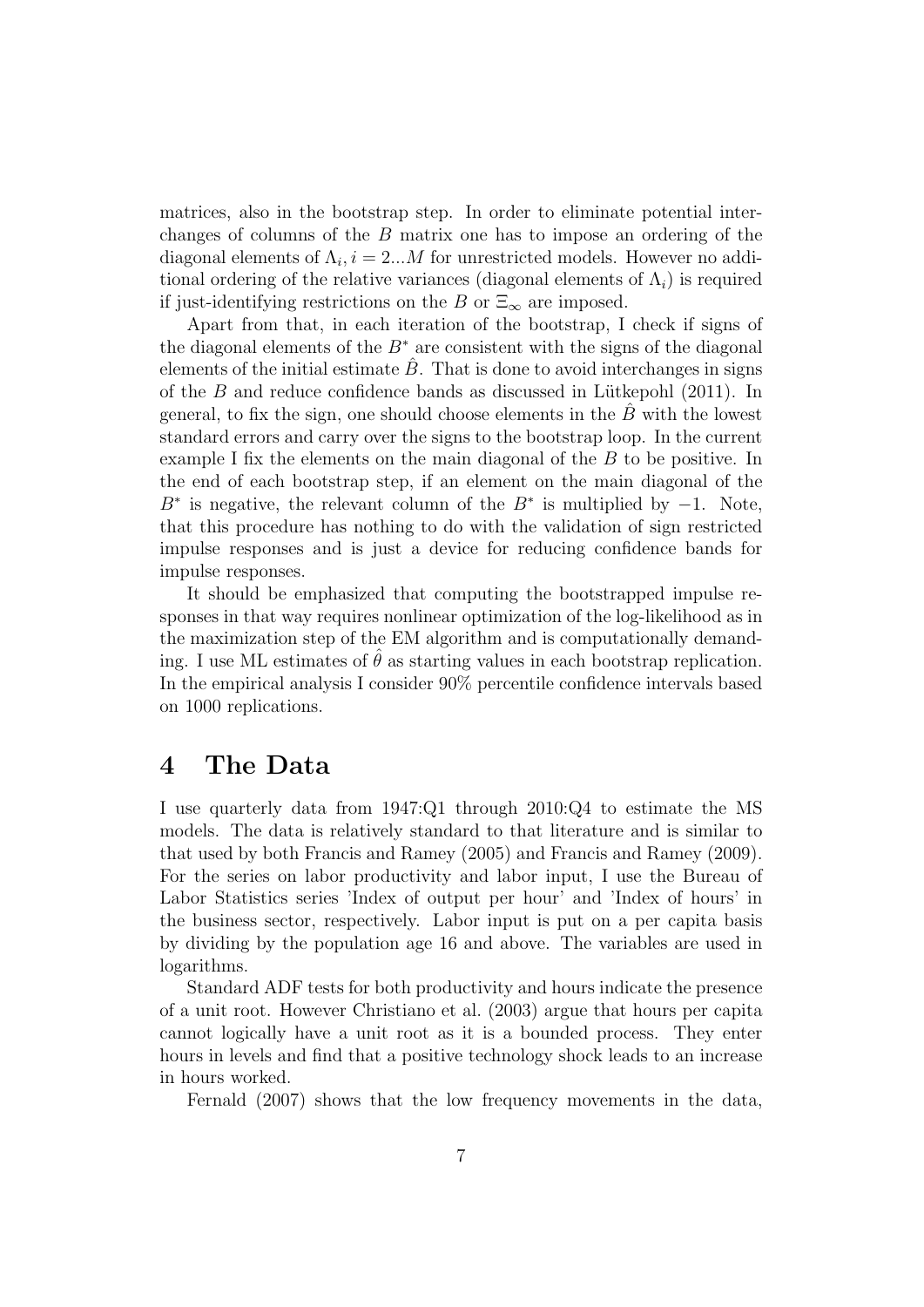namely a U-shaped trend in both productivity growth and hours per capita, is driving the results of Christiano et al. (2003). When he removes the low frequency movements from either productivity growth or hours per capita, the response of hours worked to a positive technology shock is negative. Francis and Ramey (2009) further exploit the low frequency properties of the data, and show that the U-shapes in trend in hours per capita are not coincidental, but are due to entry of the baby boom generation into the labor market. They use the Hodrick-Prescott (HP) filter as well as demographic controls to remove a potentially distorting trend from hours and reach similar results as Fernald (2007).

Understandably, the trend present in the hours series should be taken into account. Following Francis and Ramey (2009), I remove low-frequency movements in hours per capita using a conservative standard HP filter with a parameter  $\lambda = 16000$ . The resulting trend is U-shaped similar to the Figure 3 of Francis and Ramey (2009) and is not shown to conserve space. Francis and Ramey (2009) enter filtered data both in levels and in first differences. Both specifications produce a result similar to Gali (1999): a positive technology shock leads to a decline in hours. I use only a levels specification as it seems to be the most problematic one.

However there could be a problem with the HP filtered data. Recall that the standard HP filter is a two sided filter that uses information at time  $t-1$  as well as  $t+1$  to process data at time t. That could possibly change the information set compared to the unfiltered data when it comes to the estimation of state probabilities and computing impulse responses.<sup>[2](#page-12-0)</sup> Therefore I foresee that there may be potential complications with this dataset, as the relevant outcomes of the estimation would be computed using different information sets. In order to minimize possible alteration of the information set, I construct another dataset where I use a one-sided HP filter as in Stock and Watson (1999). The trend is extracted using a Kalman filter and it is similarly U shaped.

After the above mentioned manipulations, I end up with 4 datasets:

- 1. Both productivity and per capita hours enter in first differences;
- <span id="page-12-0"></span>2. Productivity enters in first differences and per capita hours in levels;

<sup>&</sup>lt;sup>2</sup>In fact, a similar problem could be present in the data due to revisions that are conducted by the issuing authority. However potential influence on the results that arises from the revisions should not be as dramatic as explicit manipulation of the data with any sort of filtering. Even if some revision distortions are present in the productivity series, they remain the same across datasets as the productivity data is not manipulated.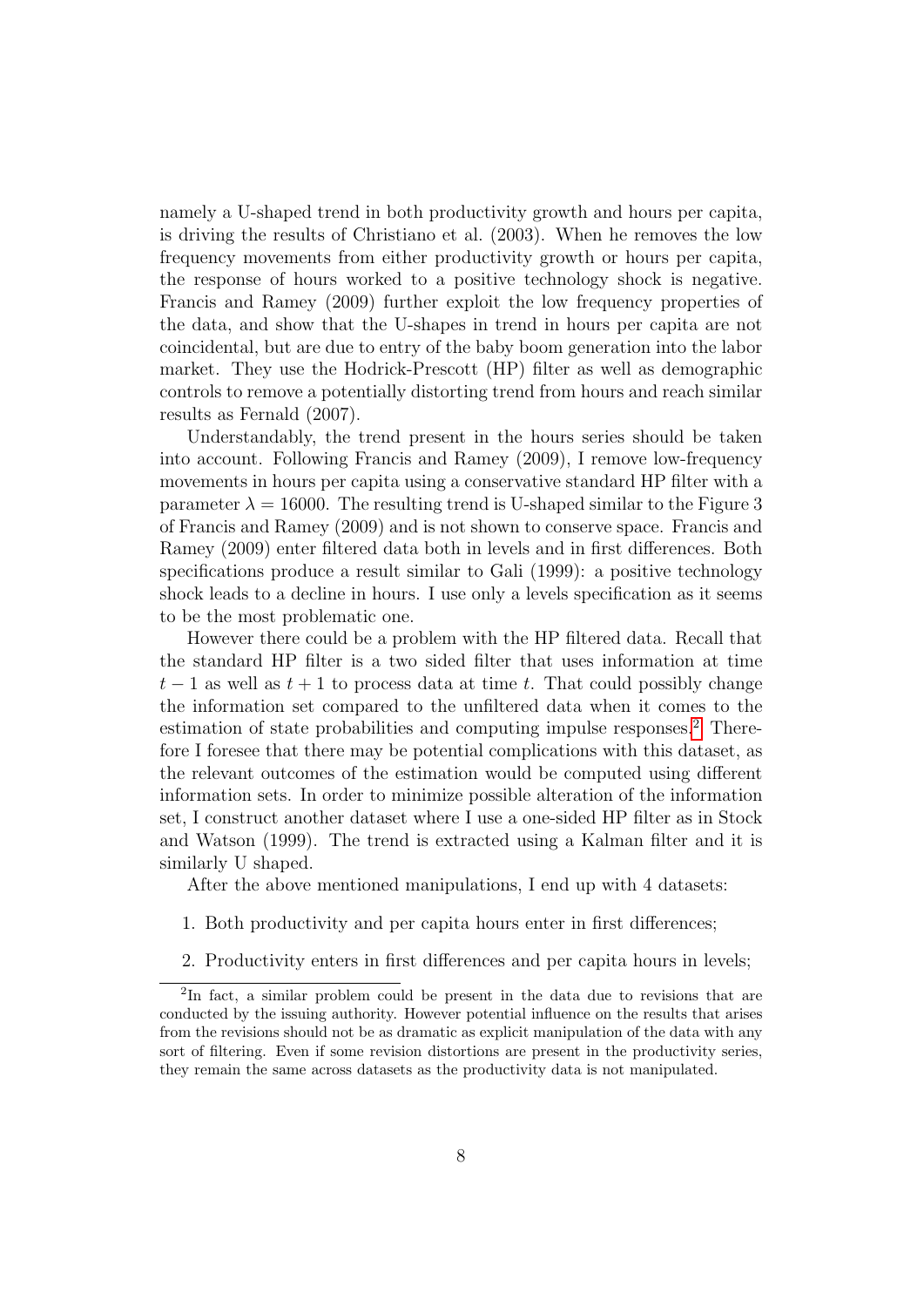- 3. Productivity enters in first differences and per capita hours in levels is HP filtered with two-sided filter.
- 4. Productivity enters in first differences and per capita hours in levels is HP filtered with one-sided filter.

The data is plotted in Figure [1.](#page-26-0)

For the results to be comparable to the ones known in the related literature, I use models with 4 lags. It is not far from the number of lags that the more generous Akaike Information Criterion (AIC) indicates (2 for the dataset  $y_t = [\Delta x_t, \Delta n_t]'$  and 3 for the other datasets). Four lags should be also enough to capture the dynamics in the model with the quarterly data.

It should be emphasized that the methodology discussed in Section [3](#page-7-0) does not allow to discriminate among the four datasets and determine which would be the most appropriate one to use. It is rather possible to discuss the results induced by the data and assess the validity of the identifying restrictions for each dataset. That is presented in the next section.

## <span id="page-13-0"></span>5 Empirical analysis

#### 5.1 Analysis of states

In Table [1](#page-24-0) the range of estimated models together with the corresponding values of the log-likelihood, Akaike Information Criterion (AIC) and Schwarz Criterion (SC) are presented. In the current study models with 2 and 3 Markov states, with different restrictions for each of the 4 datasets, are compared. First, according to the information criteria, the models with MS are much preferred to the standard VAR(4) models. This result is consistent with the residual graphs in Figure [2,](#page-26-1) where reduced volatility of the residuals in the second half of the samples can be seen.

Comparing only unrestricted MSIH-VAR(4) models, the MSIH(2)-VAR(4) is favored by SC while AIC prefers a 3-state model. Among 2 state models, SC values are further reduced by imposing identification restrictions, whereas AIC is reduced for the lower-triangular  $\Xi_{\infty}$  model for datasets with first differenced and stationary hours as well as for the one sided filtered data.

If only 3 state models are considered, one would note that AIC favors a model with state invariant  $B$  for the first differenced and one sided filtered data, whereas models without assumption of state-invariant B are preferred for the other datasets. That is not a surprise as AIC would select, in general, the least restricted models. SC favors a lower triangular  $\Xi_{\infty}$  for all the datasets, apart from two sided filtered data.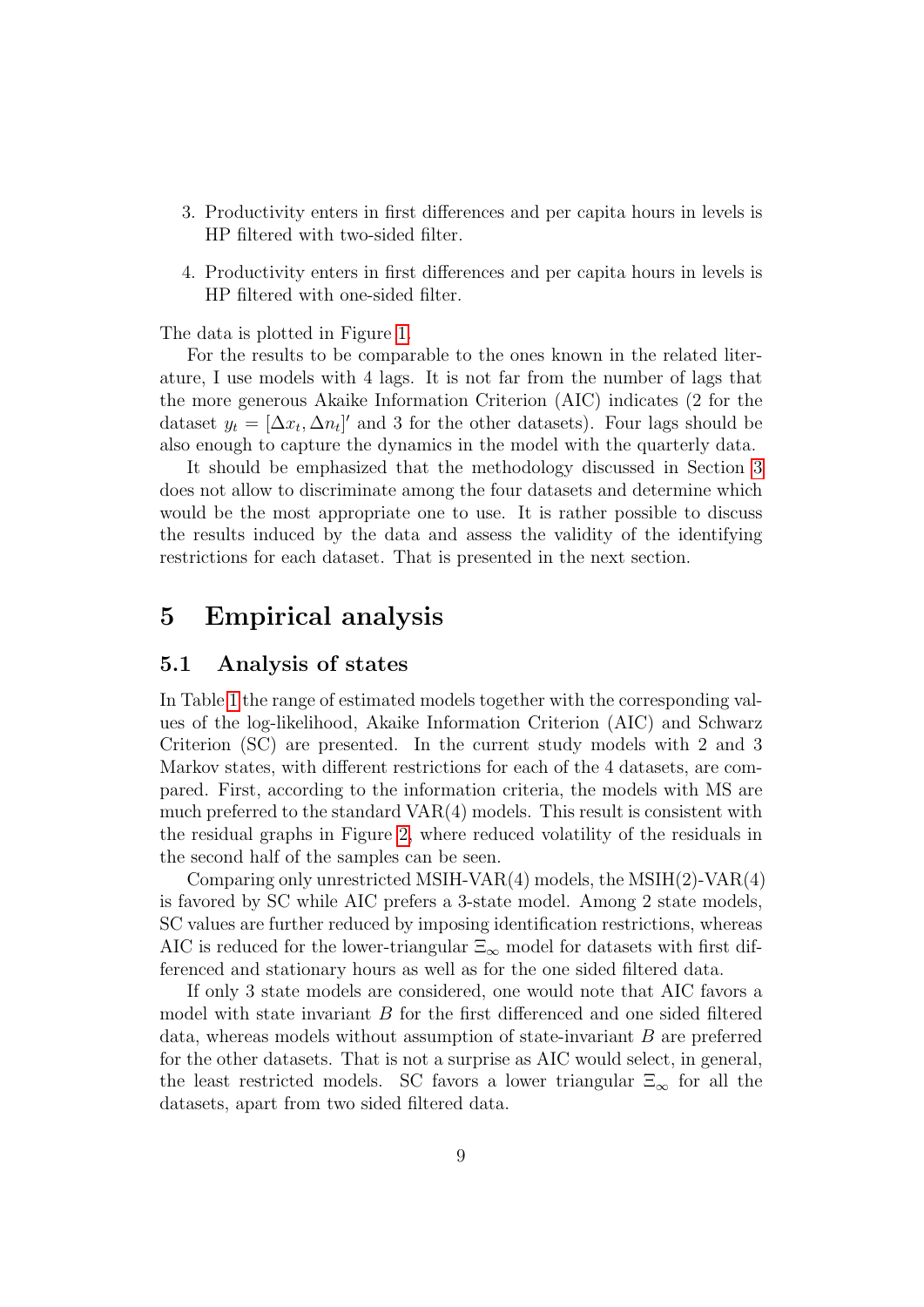Thus, based on the model selection criteria, 2 state models are favored by SC and 3 state models by AIC. Models with identification restrictions and state invariant B have support mainly by SC, although they are not favored generally. The information criteria are used to select the number of states by, among others, Psaradakis and Spagnolo (2003) and Lanne et al. (2010). Notwithstanding, apart from AIC and SC, one would need additional evidence in favor of the number of states for the particular cases I have.

In addition to the model selection criteria, it is useful to look at the smoothed state probabilities in deciding on the number of states. They are shown in Figure [3](#page-27-0) for the 2 state models and in Figure [4](#page-28-0) for the 3 state models. The corresponding state covariance matrices for 2 state models are given in Table [2.](#page-24-1) The figures show that volatility changes are present during the sample period; both 2 and 3 state models capture it. The smoothed state probabilities for models  $y_t = [\Delta x_t, \Delta n_t]'$  and  $y_t = [\Delta x_t, n_t]'$  are nearly identical for 2 state case. The state-invariant  $B$  matrix is imposed for the MSIH(3) models. Again state probabilities for models  $y_t = [\Delta x_t, \Delta n_t]'$  and  $y_t = [\Delta x_t, n_t]'$  look similar. On the other hand, the state probabilities for the filtered data look quite different. From Table [2](#page-24-1) it becomes clear that the States 1 and 2 of the MSIH(2) models can be interpreted as high and low volatility states, respectively. The variance of productivity and hours is 3-4 times lower in State 2 relative to State 1. Periods of high volatility can be associated with the periods of economic downturns in the sample period. Apart from that, the estimated state probabilities reveal the great moderation phenomena that started in the beginning of the 80s and lasted until the late 90s.

It should be emphasized that the estimated state probabilities of the 2 state models for the two-sided HP filtered data look different if compared to the unfiltered data. The low volatility period is estimated to have more pronounced peaks in the period of late 1940-s and beginning of 50s as well as around 1960 and 1970. The high volatility state has more pronounced peaks around 1990 and 1999-2000. The period associated with the great moderation is similar for the both filtered datasets. The changes in the estimated state probabilities are due to the filtering and may be an indication of the changed information structure of the data. On the contrary, the estimated state probabilities for the one sided HP filtered data resemble the unfiltered data much more. The main difference is in a pronounced peak in the high volatility State 1 around year 2000, which is not seen in the unfiltered data.

Looking at Figure [4](#page-28-0) it becomes clear that the high volatility State 1 of MSIH(2) models is now split into 2 states for the majority of the datasets. The smoothed probabilities of the split states are estimated as peaks that interchange often. That means that the MSIH(3) model might hardly distin-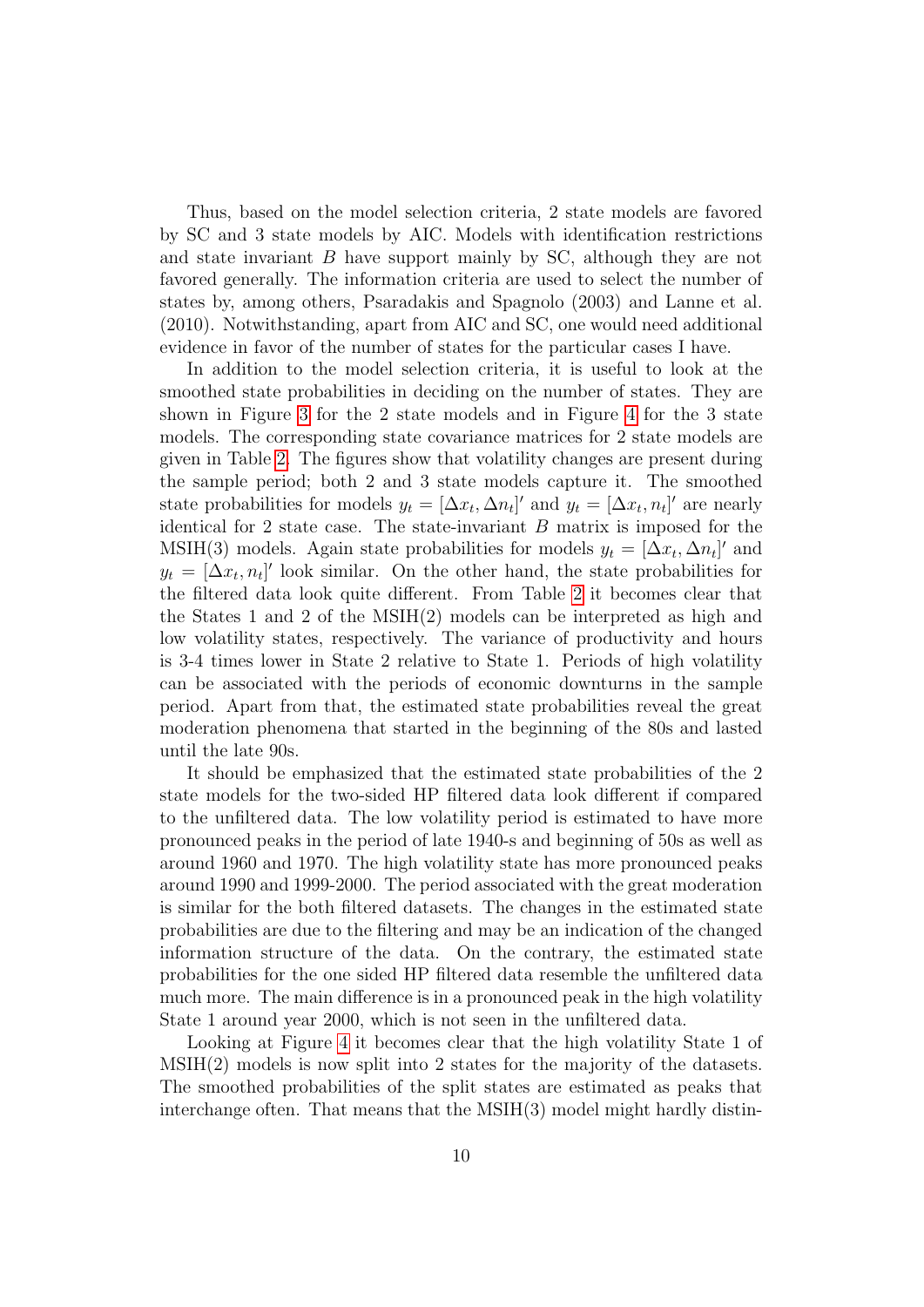guish between these states and the states do not have a clear interpretation. On the contrary, the estimated state probabilities of the one-sided HP filtered data (Figure [4,](#page-28-0)  $(d)$ ) can be interpreted. State 1 represent the low volatility state, State 2 is the high volatility state and State 3 captures the periods of notably low volatility of the hours series. The third state, which is representing some rare events in the economy, is only associated with relatively few periods. Hence, the model may be difficult to estimate and the estimates are potentially unreliable.

Summing up, from a statistical point of view as well as considering the estimated state probabilities, the 3 state models seem to be more problematic for the current datasets. On the other hand, the 2 state models do the job well enough in capturing the changes in volatility and potential non-linearities in the intercept. However one could think that there are not enough convincing arguments to exclude either 2 state or 3 state models from the procedure of testing the identifying restrictions.

Therefore the testing of the restrictions in the next section will be discussed in the context of both 2 and 3 state models. A little ahead it will be shown, that the main conclusions regarding the validity of the identification schemes will not depend on the number of states. Further the impulse response analysis will be conducted for the datasets that support the restrictions.

#### 5.2 Statistical analysis of MSIH models

I intend to use the MS structure for identification purposes, therefore the main question of interest is whether assumptions needed for local identification are satisfied. Recall from the Section [3,](#page-7-0) that to obtain a statistical identification of the shocks for a 2 state model, it is enough to check if the associated relative variances of unrestricted models are sufficiently different from each other. The estimates of  $\lambda_{2i}$ s together with the estimated standard errors for a range of MSIH(2) models are shown in Table [3.](#page-25-0) The standard errors indicate that estimation precision is quite good for the 2 state models and, hence, I anticipate that the estimates are statistically different.

Recall that  $B$  is locally identified in the 2 state model (apart from changes in sign and permutation of its columns) if each pair of the diagonal elements of the  $\Lambda_2$  matrix is distinct. For the two-dimensional system I thus have to check the equality of one pair of the diagonal elements  $\lambda_{21}$  and  $\lambda_{22}$ . In the related literature Wald and likelihood ratio (LR) tests are used in the context (see for example Lanne et al.  $(2010)$  and Herwartz and Lütkepohl  $(2011)$ ). In both papers, if the Wald test rejects equality, then the LR tests do so as well. Therefore in the current paper I check the results of the Wald tests first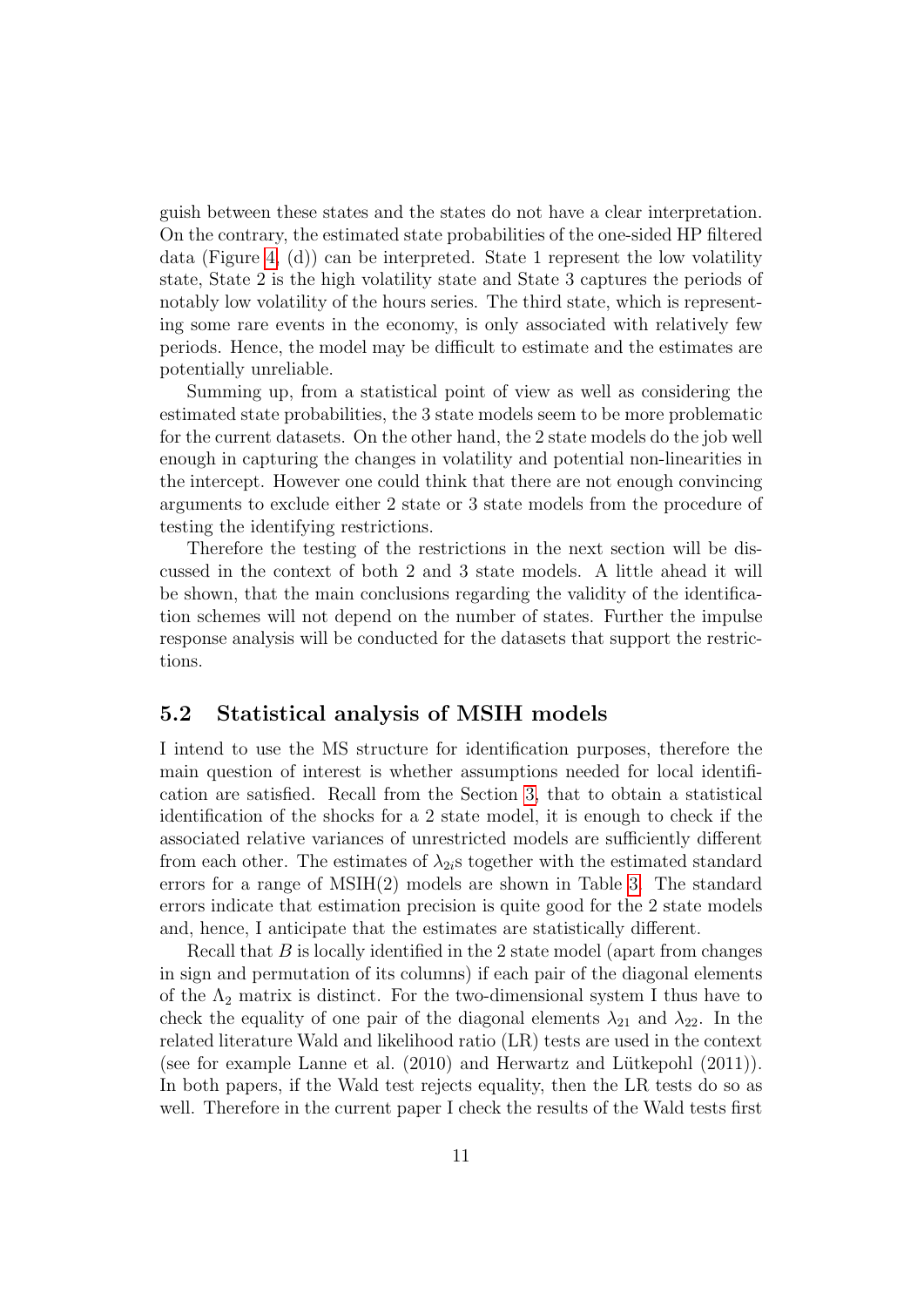and if I get enough evidence in favor of the distinct  $\lambda_{ij}$ s, I skip the LR tests. The results are presented in Table [4.](#page-25-1) Two of the four null hypotheses are rejected by the tests at a 5% significance level, while the other two are not far away from 5% and are clearly rejected at a 10% level. Hence, based on the Wald tests, there is enough evidence in favor of the unique B. In other words, the shocks are uniquely identified by the data.

That means that I have achieved a statistical identification of the 2 state models. The obtained shocks are unique but they are not labeled economically. With that identification in hand the economic restrictions on  $\Xi_{\infty}$ become overidentifying. The main question is whether the data supports the economically meaningful shocks identified by Gali (1999) and Francis and Ramey (2005). The usual LR tests are applicable to perform the testing of the restrictions. The outcomes of the LR tests are shown in Table [5.](#page-25-2) The SC values and LR test for the datasets  $y_t = [\Delta x_t, \Delta n_t]'$  and  $y_t = [\Delta x_t, n_t]'$ support the lower-triangular  $\Xi_{\infty}$  matrix. For the dataset  $y_t = [\Delta x_t, n_t]'$  the data does not object also to the upper triangularity of the  $\Xi_{\infty}$ . Therefore the original identification scheme of Gali (1999) seems to be consistent with the properties of the unfiltered data.

The results for the two sided filtered data are quite interesting. Both identification schemes tend to be rejected by the data. The  $p$  values of the LR tests are around 0.07. That is potentially an indication of the problem with the changed information set as discussed before. The results of the tests for the one sided filter support this conjecture. These are similar to the unfiltered data, the long run restriction as in Gali (1999) is supported with  $p = 0.2146$ . The SC value also favors the model restricted in that way. The other tested restriction  $C_{21}(1) = 0$  has less support with p value being slightly below 10%. These results are similar to the ones obtained with the dataset where  $y_t = [\Delta x_t, \Delta n_t]'$ .

The results of the tests are consistent with the estimated relative vari-ances, which are shown in Table [3.](#page-25-0) It should be noted that the  $\lambda_{2i}$ s for restricted and unrestricted models are quite similar for the cases where LR tests favor the identification. One should note, however, that the ordering of  $\lambda_{2i}$ s is different for the restricted model. The columns of B can no longer be permuted when the  $\Xi_{\infty}$  is triangular. Thus, the ordering of the  $\lambda_{2i}$ s corresponds to the lower-triangular  $\Xi_{\infty}$  matrix for the restricted cases. For the unrestricted cases, the  $\lambda_{2i}$ s are forced to be in increasing order to prevent permutations in B for the reasons discussed in Section [3.](#page-7-0)

The discussion until now was based on the more parsimonious 2 state models. I would like to emphasize that the same analysis, with roughly same conclusions, can be done for the 3 state models. The corresponding results of the estimations are shown in the Appendix.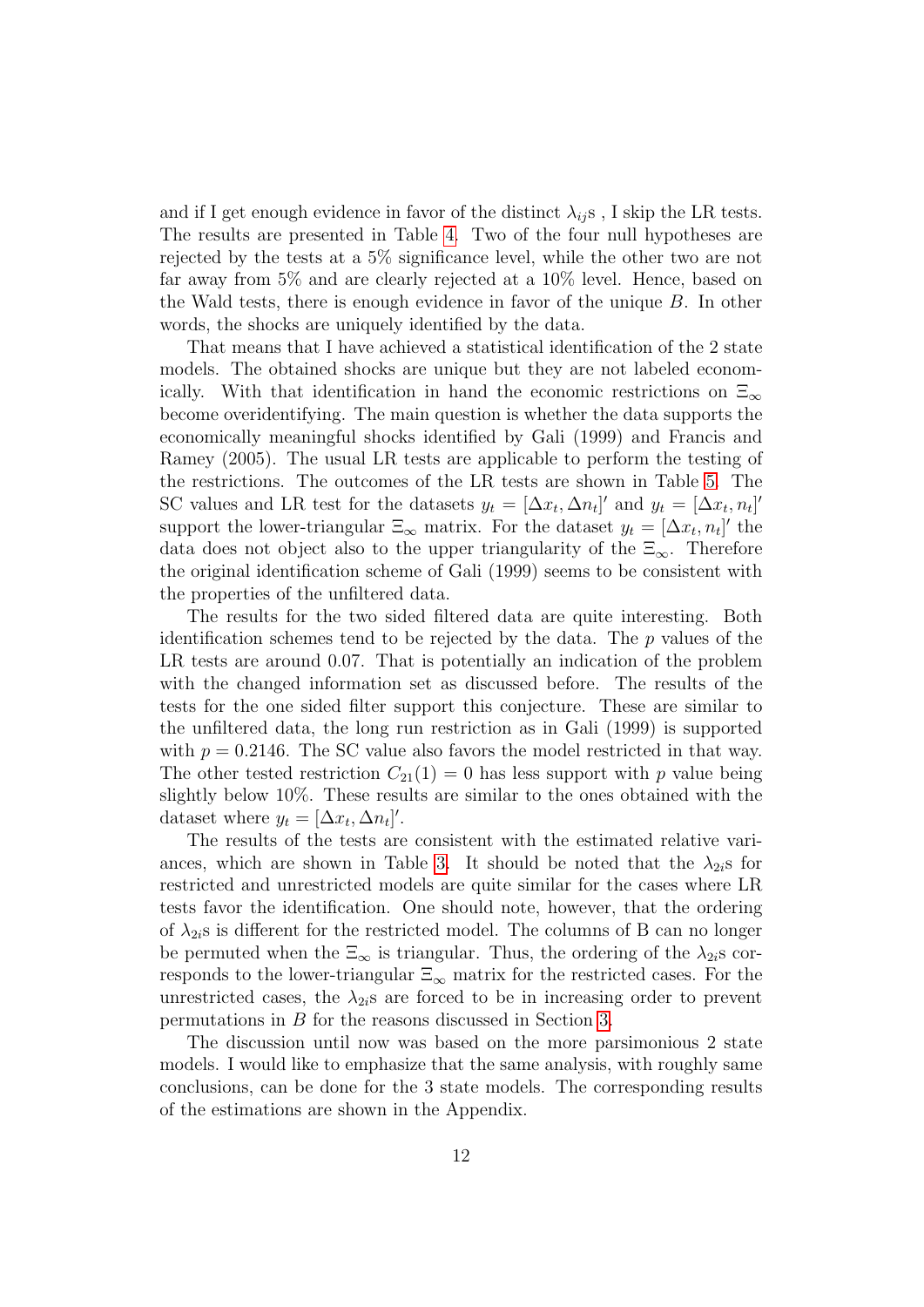The estimated structural parameters and their standard errors for the 3 state models are shown Table [A.1.](#page-30-0) The tests for the (local) identification of the B in the 3 state mode context are more complicated. It requires to test whether the diagonal elements of  $\Lambda_2$  and  $\Lambda_3$  are jointly equal. The result of the testing is shown in Table [A.2.](#page-31-0) Due to relatively high standard errors, Wald tests fail to reject pairwise equality of the relative variances. Therefore computationally more demanding LR tests are conducted. These indicate that the relative variances are distinct in the 3 state models and hence, the shocks with the assumed state invariant B models are statistically identified.

The fact that the testing of the restrictions for the 3 state models yields similar results to the 2 state models can be seen in Table [A.3.](#page-31-1) Recall that in the 3 state models the assumption on the state invariant instantaneous effects can be tested. The state invariant  $B$  is supported for the datasets where hours enter in first differences and for the one sided filter data where the  $p$  values for the relevant tests are above 15% level.

For the dataset  $y_t = [\Delta x_t, \Delta n_t]$ , the restriction  $C_{12}(1) = 0$  cannot be rejected at the 10% level for the alternative of unrestricted MSIH(3) model with the  $p = 0.0907$ . Admittedly, the p value is lower, than in the 2 state model case. The test of the restriction  $C_{21}(1) = 0$  for the alternative of unrestricted MSIH(3) model has  $p = 0.0707$ , which is close to the result for the 2 state model. As in the 2 state model case, the original identification of Gali (1999) has more support from the data than the restriction of Francis and Ramey (2005), which excludes permanent effect of technology shocks on hours worked.

For the one sided filtered data  $y_t = [\Delta x_t, n_t]$  the restriction of Gali (1999) is supported with the  $p = 0.1262$ . That finding is similar to the 2 state model case. The alternative identification of technology shocks restricting  $C_{21}(1) = 0$  has substantially less support from the data and can be rejected at a 5% level.

Now I will discuss the restrictions for the datasets where the state invariant B was rejected. The dataset  $y_t = [\Delta x_t, n_t]$  shows very little support for the identification condition (state invariant  $B$ ). Therefore all of the restrictions are rejected here. That was not the case in the 2 state model. Apparently the hours series in the dataset has the distorting trend and that could be driving the controversial results. The dataset will be further discussed in the impulse response analysis section in the context of the 2 state model.

For the two sided filtered data, the  $p$  value of the test for the state invariant  $B$  is just below 5% level. If one believes in the assumption of the state invariant  $B$  both possible restrictions are rejected, as in the 2 state model case.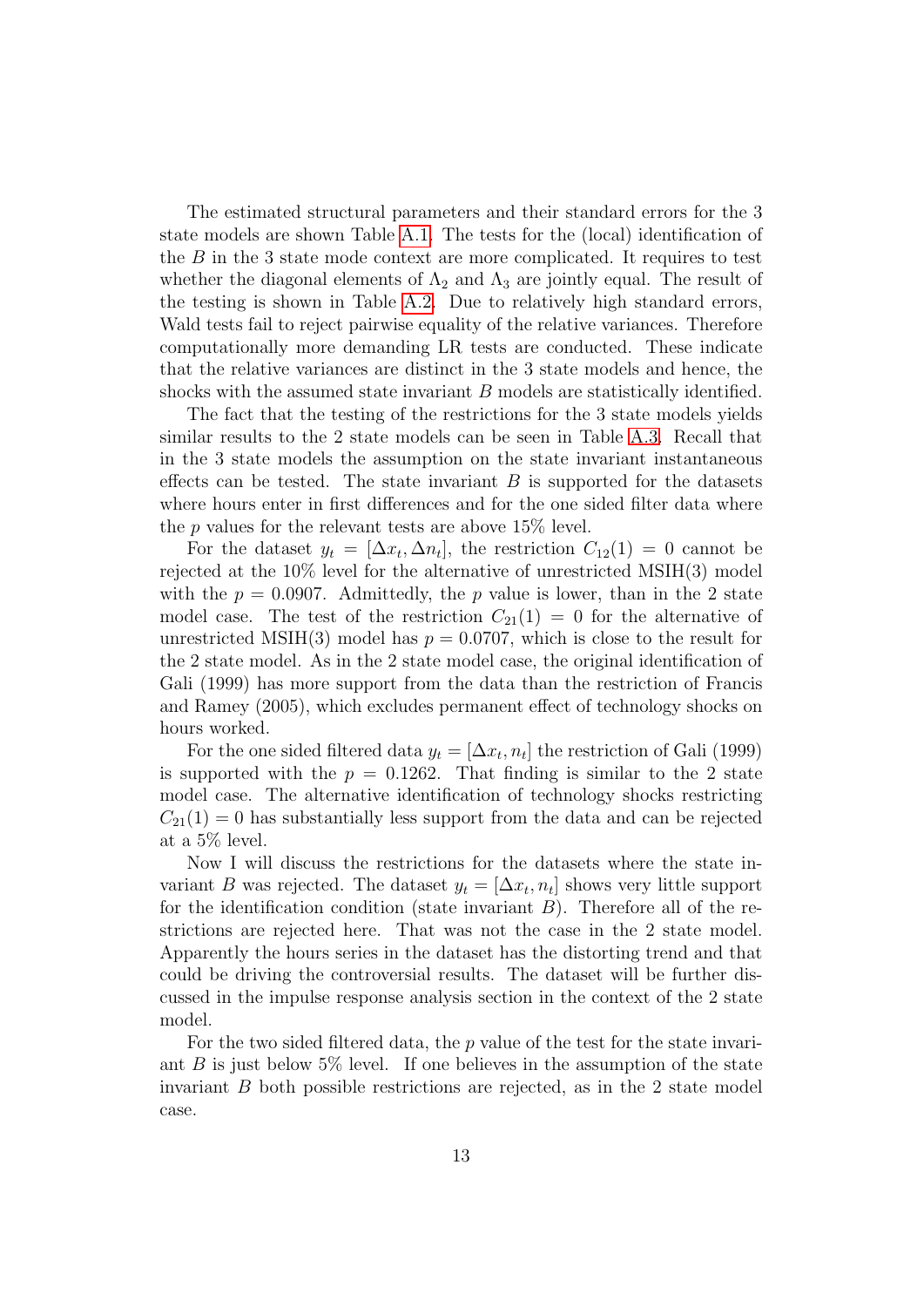The outcome of the testing can be briefly summarized as follows: (1) the identification of shocks as in Gali (1999) is supported by 3 out of 4 datasets for the models with 2 Markov states and by 2 out of 4 datasets for the models with 3 Markov states; (2) the dataset where the two sided HP was used appear to be problematic for the impulse response analysis independent of the number of states; and (3) excluding permanent technology shocks, as in Francis and Ramey (2005), is strongly supported only by the unfiltered data where  $y_t = [\Delta x_t, n_t]'$  in the 2 state model case.

As a robustness check of the outcomes of the testing, I performed the same analysis for the models with a constant intercept. The 2 and 3 state models were estimated and the testing of the restrictions was performed. The results for the 2 state models confirm the results induced by the MSIH(2) models: the identification by Gali (1999) is supported by the data, whereas restriction  $C_{21}(1) = 0$  is not favored by the dataset  $y_t = [\Delta x_t, \Delta n_t]'$  and by the onesided HP filtered data. The 3 state models seem to be more problematic in the context of the constant intercept models. The state invariant  $B$  is rejected for the dataset  $y_t = [\Delta x_t, \Delta n_t]'$  and the one sided filtered data. Assuming the state invariant B for these datasets, the identification by Gali (1999) can be confirmed. When hours are assumed to be stationary, none of the identifying restrictions can be rejected. On the contrary, for the 2 sided filtered data all of the restrictions can be rejected at a high significance level. Admittedly, there are some discrepancies in the results compared to MSIH model that are mainly due to more complex 3 state models. Notwithstanding the main message remains the same: Gali (1999) identification has more support from the data than Francis and Ramey (2005) identification that excludes permanent technology shocks. The detailed results are available upon request.

#### 5.3 Impulse Response Analysis

Given that some of the identification schemes were supported by the data, the impulse response (IR) analysis may be performed for these schemes and datasets that support those. The dataset where hours were subject to a two sided HP filter is excluded from the analysis, as too little evidence in favor of the restrictions was found. In the current section both 2 and 3 state models are considered.

The impulse responses for the productivity were accumulated for all datasets, the responses for hours were accumulated if hours entered in first differences. Some of the impulse responses fall outside the respective 90% bootstrap confidence bands. That feature has been observed in some other studies as well and is not uncommon in the SVAR literature. In the current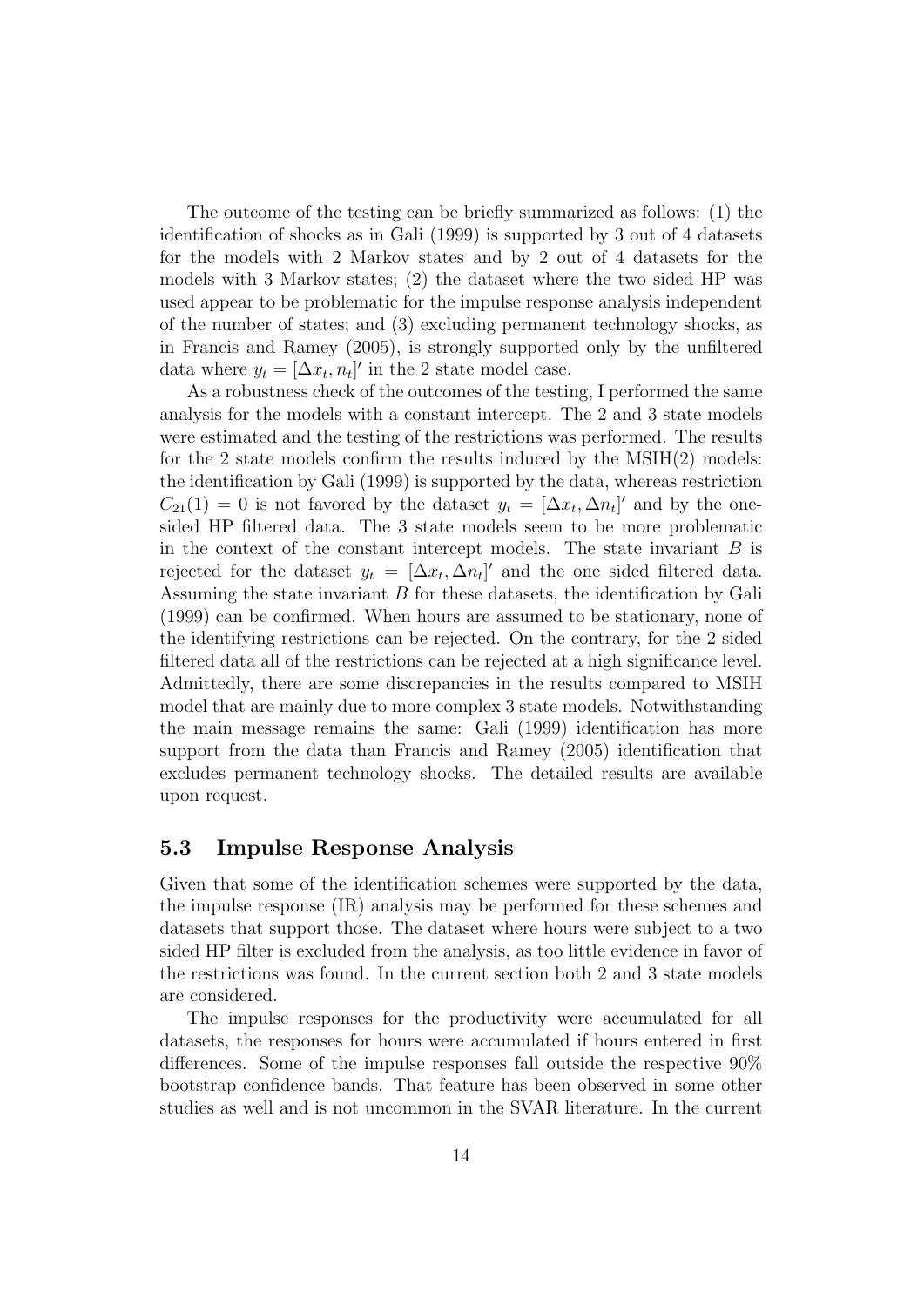study it might be due to a complex optimization step in the bootstrap cycle.

In Figure [5](#page-29-0) the responses to the technology shock in MSIH(2) models identified as in Gali (1999) are shown for the datasets that support the restriction. For the first dataset where hours enter in first differences, the responses are consistent with the previous findings in the literature (Gali (1999), Christiano et al. (2003), Francis and Ramey (2005) and others): the productivity improves significantly, while hours are negative on impact, then rise but remain negative. It should be noted, that the upper confidence band starting from around 4-th quarter is above 0. That feature is also common to the results in the related literature.

The results for the data where hours enter in levels is also consistent with Christiano et al. (2003): both productivity and hours improve. But as discussed before, this result is shown to be driven solely by the low frequency fluctuations in the data. Removing these by one sided HP filter I obtain results similar to Francis and Ramey (2009): as in the difference specification, hours fall on impact of the positive technology shock, and then start rising. In Francis and Ramey (2009) the response is positive during quarters 4-13, however that is not the case in the current setup. As one can see in Figure [5](#page-29-0) (c), the response is negative in the beginning of the response horizon, then it becomes only slightly positive during quarters 8-13 and remains close to 0 from then on. The confidence bands are relatively wide and are above and below 0, therefore it can not be clearly stated whether the reaction of hours remains negative or becomes positive. It should be emphasized, that the results for the one sided HP filtered data rather confirm the results obtained in Francis and Ramey (2009), but as shown above, the standard HP filtered data may not suite for the impulse response analysis.

The IRs to the technology shock of the MSIH(3) models identified, as in Gali (1999), are shown in Figure [7.](#page-32-0) The reaction of variables is quite similar to the MSIH(2) models. For the dataset  $y_t = [\Delta x_t, \Delta n_t]'$  the reaction of hours is negative on impact, but after 3 quarters it becomes positive. However the confidence bands of that horizon are above and below zero, therefore it remains unclear if the reaction to the technology shock is positive or negative in the limit. The reaction of hours in Figure [7](#page-32-0) (b) is negative on impact and the dynamics is similar to the IR of the MSIH $(2)$  (Figure [5](#page-29-0)  $(c)$ ).

Figures 6 and 8 show the reaction to the technology shock identified as a shock that excludes permanent effects on hours (Francis and Ramey, 2005) in  $MSIH(2)$  and  $MSIH(3)$  models respectively. One can see that productivity rises and hours fall, which is consistent with the findings in Francis and Ramey (2005). However the dataset that strongly supports the restriction in MSIH(2) model is the non filtered levels specification and it is plagued with the problem of the low frequency fluctuations discussed by Fernald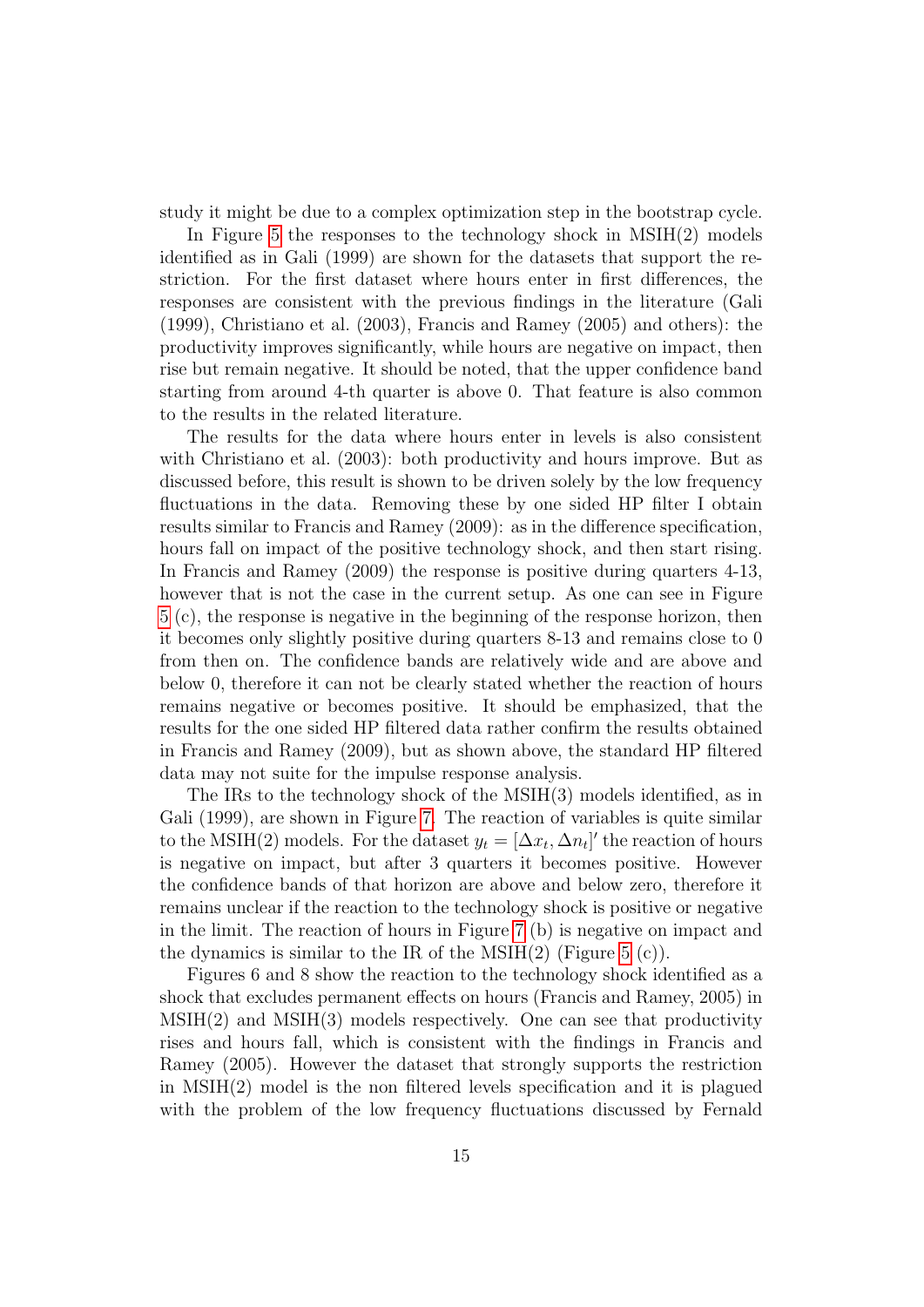(2007). Therefore it can be that the results are driven by these features of the raw data. Apparently the results of the MSIH(3) model for the dataset  $y_t = [\Delta x_t, \Delta n_t]'$  speak against this conjecture: the IRs in Figure 7 are very similar to Figure 5: productivity increases while hours significantly fall on impact.

The variety of the IRs discussed in this section have a common feature: the reaction of hours is negative on impact and it does not become significantly positive within the response horizon. The only exception is the dataset where the low frequency movements are not taken into account. Hence the results known in the literature is not objected by the data: hours worked fall after a positive technology shock.

# 6 Conclusions

In the present paper I reconsider the effect of technology shocks on productivity and hours worked in the well known bivariate system. I used Markov switching VAR instead of a standard VAR and assume that the intercept and variance-covariance matrices change over time. The reason for doing this is that there are proposals to use heteroskedasticity in order to complement and test just-identifying economic restrictions. Identification via heteroskedasticity is particularly useful in the current analysis as there are several ways to identify technology shocks discussed in the literature.

It is shown that conflicting results in the debate concerning the effects of technology shocks on hours stems from the low-frequency movements in the measure of hours. Therefore I construct 4 datasets that have been used in the literature and treat hours differently: non-stationary, stationary, hours filtered using standard HP filter, hours filtered using the one sided HP filter.

Different identification schemes with long run restrictions are used by Gali (1999) and Francis and Ramey (2005). The latter propose excluding permanent technology shocks, while Gali (1999) assumes that the technology shocks are the only sources of variation in the productivity. In the conventional framework potentially competing restrictions are just identifying and hence not testable. The setup of the econometric model allows for the extraction of additional information out of the data and for the testing of validity of just identifying long run restrictions in the bivariate system.

The result of the testing procedure show that the classical identification scheme proposed by Gali (1999) is supported by the majority of the datasets. The other just-identifying restriction, proposed by Francis and Ramey (2005), has less support in the data. That conclusion is robust to the number of Markov states assumed in the system. Interesting implications for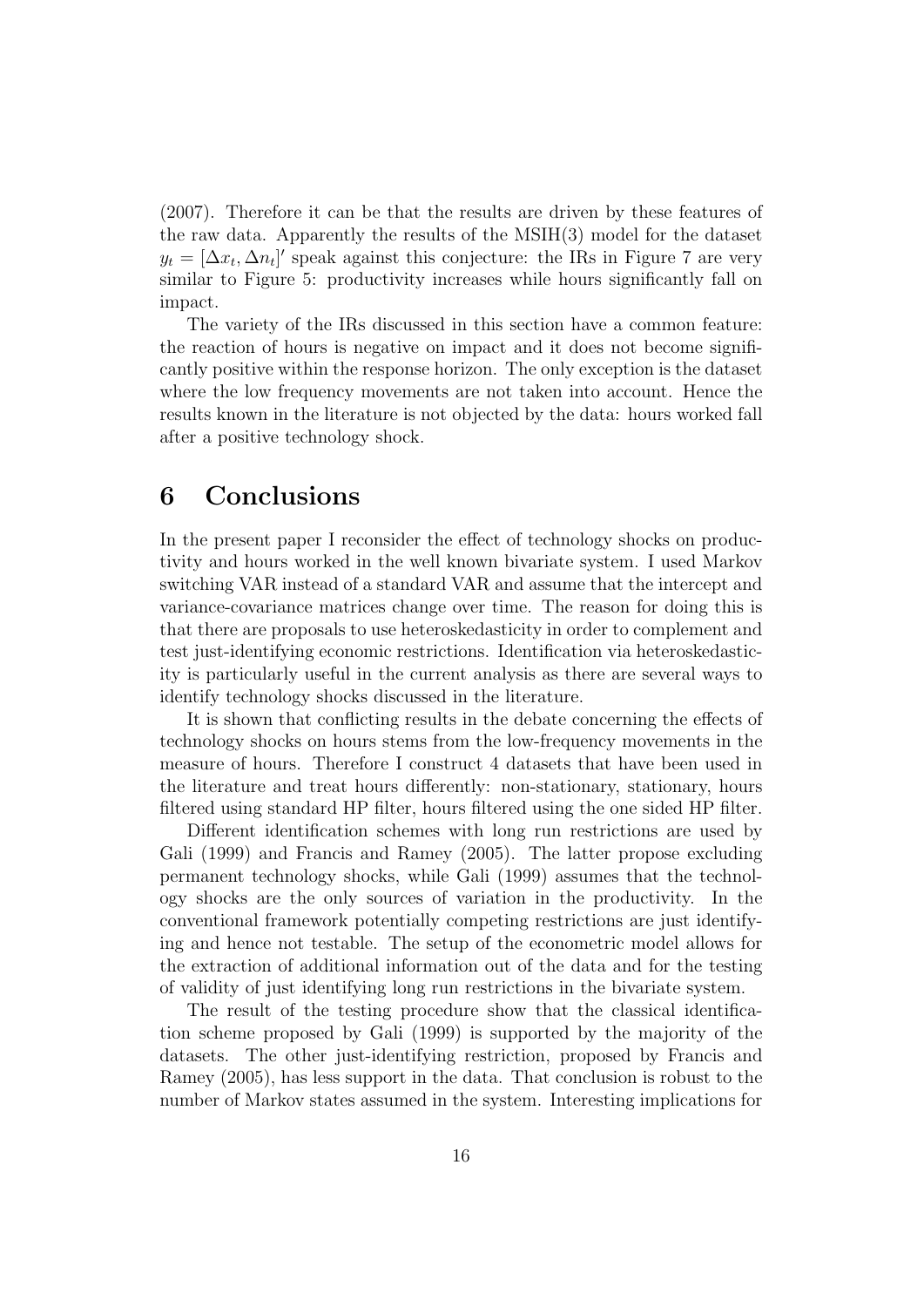the identification schemes has the standard two sided HP filter. I argue that it is rather difficult to justify any of the restrictions for the data filtered with the standard HP filter. The problem could be due to the changed information structure of the data. A good argument for that reveals the data that was filtered using the one sided HP filter.

Having enough evidence in favor of the restrictions, I perform impulse response analysis. The bottomline result suggests that the reaction of hours worked to that technology shock identified as the only source of variation in productivity is negative on impact. That is the result that has strong support in the data. However the reaction over a longer response horizon is not clearly negative as the confidence bands of the responses are above and below zero. That is true when the low frequency movements are accounted for in the data. The findings are in line with the literature and are robust to a range of model specification issues.

# References

- Baumeister, C. and Peersman, G. (2010). Sources of the volatility puzzle in the crude oil market, Working Paper 2010/634, Universiteit Gent.
- Blanchard, O. and Quah, D. (1989). The dynamic effects of aggregate demand and supply disturbances, American Economic Review 79: 655–673.
- Blanchard, O. and Simon, J. (2001). The long and large decline in u.s. output volatility, Brookings Papers on Economic Activity 32(1): 135–174.
- Christiano, L. J., Eichenbaum, M. and Vigfusson, R. (2003). What happens after a technology shock?, NBER Working Papers 9819, National Bureau of Economic Research, Inc.
- Fernald, J. G. (2007). Trend breaks, long-run restrictions, and contractionary technology improvements, *Journal of Monetary Economics*  $54(8)$ : 2467 – 2485.
- Francis, N. and Ramey, V. A. (2005). Is the technology-driven real business cycle hypothesis dead? shocks and aggregate fluctuations revisited, Journal of Monetary Economics 52(8): 1379–1399.
- Francis, N. and Ramey, V. A. (2009). Measures of per capita hours and their implications for the technology-hours debate, Journal of Money, Credit and *Banking* 41(6): 1071–1097.
- Gali, J. (1999). Technology, employment, and the business cycle: Do technology shocks explain aggregate fluctuations?, American Economic Review 89(1): 249–271.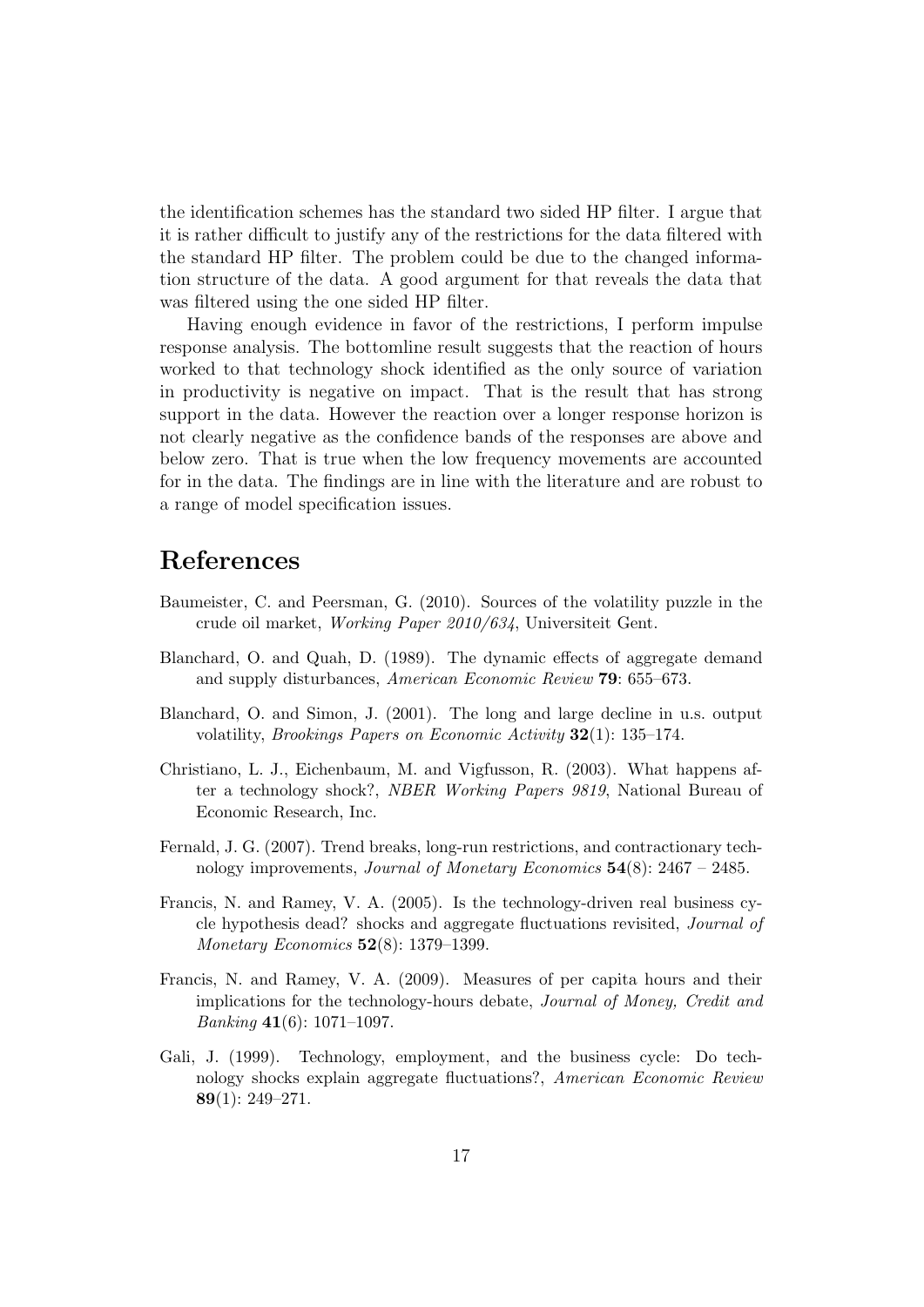- Gali, J., Lopez-Salido, J. D. and Valles, J. (2003). Technology shocks and monetary policy: assessing the fed's performance, Journal of Monetary Economics  $50(4): 723 - 743.$
- Hamilton, J. D. (1989). A new approach to the economic analysis of nonstationary time series and the business cycle, *Econometrica*  $57(2)$ : 357–84.
- Herwartz, H. and Lütkepohl, H. (2011). Structural vector autoregressions with markov switching: Combining conventional with statistical identification of shocks, Working Paper series, EUI, Florence.
- Kim, C.-J. and Nelson, C. R. (1999). Has the u.s. economy become more stable? a bayesian approach based on a markov-switching model of the business cycle, The Review of Economics and Statistics 81(4): 608–616.
- Krolzig, H.-M. (1997). Markov-Switching Vector Autoregressions: Modelling, Statistical Inference, and Application to Business Cycle Analysis, Springer-Verlag, Berlin.
- Lanne, M. and Lütkepohl, H. (2008). Identifying monetary policy shocks via changes in volatility, Journal of Money, Credit and Banking 40: 1131–1149.
- Lanne, M., Lütkepohl, H. and Maciejowska, K. (2010). Structural vector autoregressions with Markov switching, Journal of Economic Dynamics and Control 34: 121–131.
- Lütkepohl, H. (2005). New Introduction to Multiple Time Series Analysis, Springer-Verlag, Berlin.
- Lütkepohl, H. (2011). Reducing confidence bands for simulated impulse responses, Unpublished manuscript.
- McConnell, M. M. and Perez-Quiros, G. (2000). Output fluctuations in the united states: What has changed since the early 1980's?, American Economic Review 90(5): 1464–1476.
- Primiceri, G. E. (2005). Time varying structural vector autoregressions and monetary policy, Review of Economic Studies 72: 821–852.
- Psaradakis, Z. and Spagnolo, N. (2003). On the determination of the number of regimes in markov-switching autoregressive models, Journal of Time Series Analysis 24(2): 237–252.
- Rigobon, R. (2003). Identification through heteroskedasticity, Review of Economics and Statistics 85: 777–792.
- Rigobon, R. and Sack, B. (2003). Measuring the reaction of monetary policy to the stock market, Quarterly Journal of Economics 118: 639–669.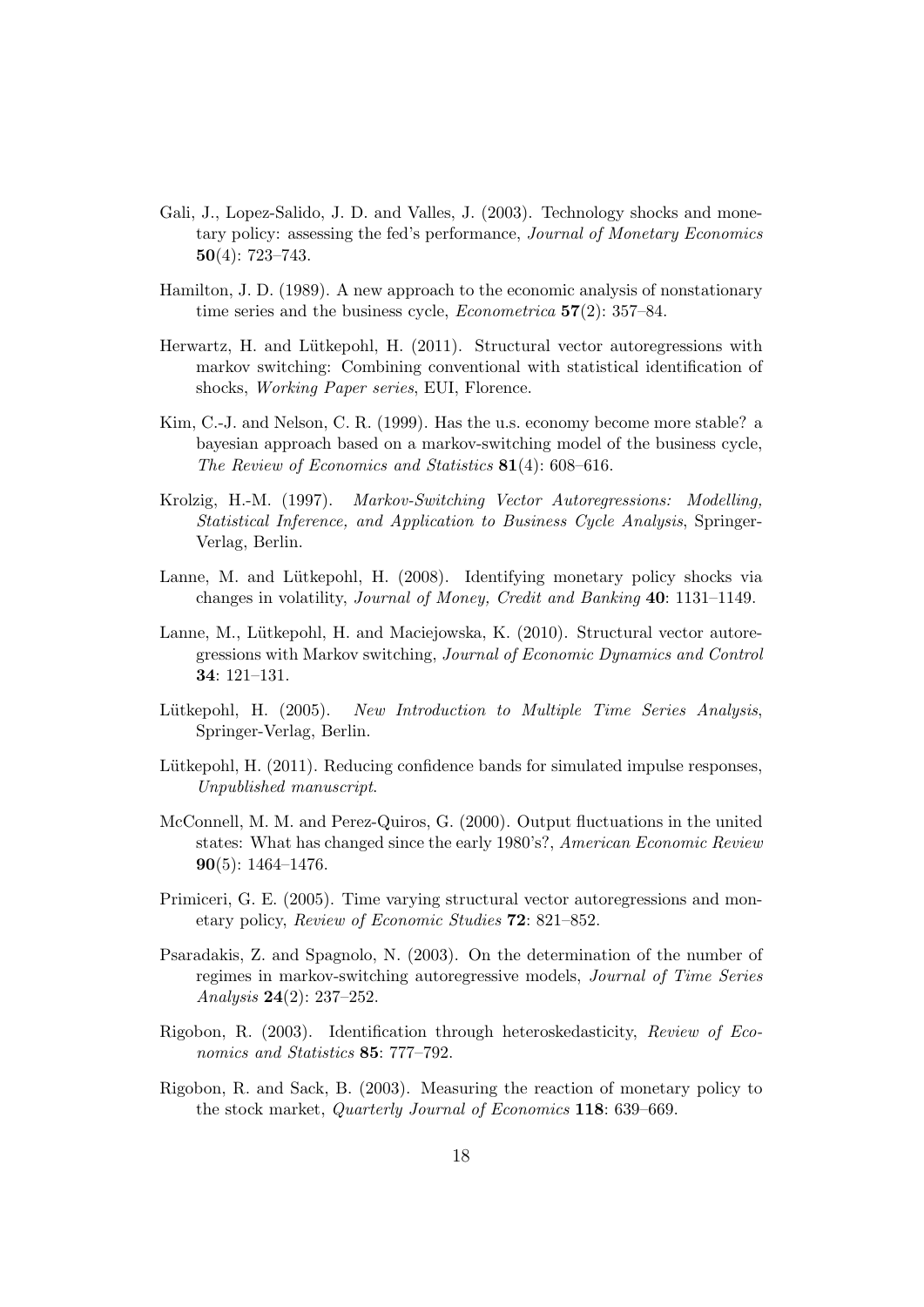- Sims, C. A. and Zha, T. (2006). Were there regime switches in U.S. monetary policy?, American Economic Review 96(1): 54–81.
- Stock, J. H. and Watson, M. W. (1999). Forecasting inflation, Journal of Monetary Economics 44(2): 293–335.
- Stock, J. H. and Watson, M. W. (2003). Has the business cycle changed and why?, NBER Macroeconomics Annual 2002, Volume 17, NBER Chapters, National Bureau of Economic Research, Inc, pp. 159–230.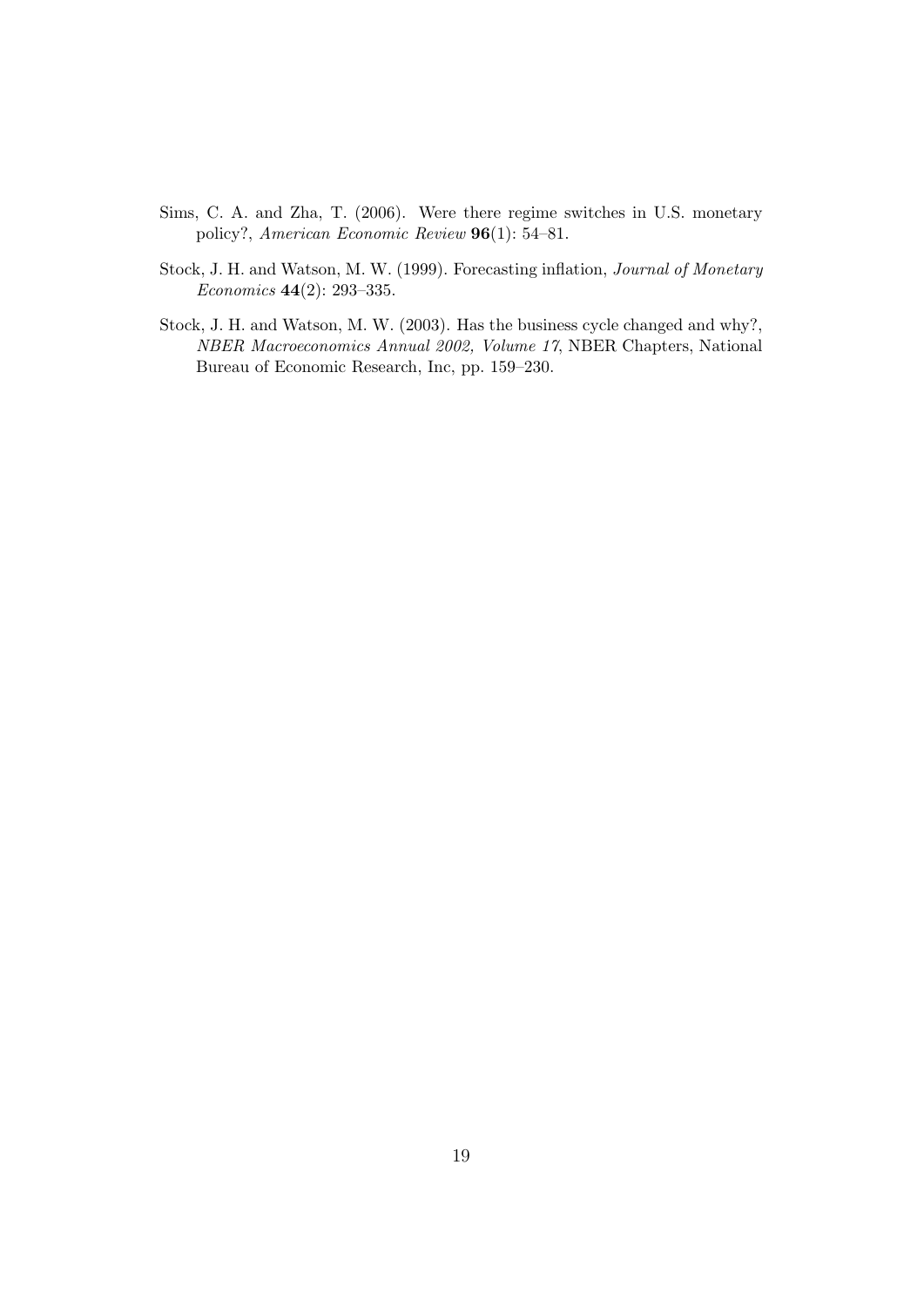<span id="page-24-1"></span><span id="page-24-0"></span>

| $-3367.35$<br>$-3366.15$<br>$-3344.77$<br>3250.09<br>3363.39<br>3352.24<br>3347.62<br>3349.01<br>$y_t = [\Delta x_t, n_t]'$ , one sided filter<br>$-3475.35$<br>$-3475.07$<br>3461.65<br>3379.94<br>$-3462.10$<br>3470.45<br>$-3475.21$<br>$-3460.9$<br>$\log L_T + 2 \times$ no of free parameters, SC = -2 $\log L_T + \log T \times$ no of free parameters<br>1757.45<br>1772.53<br>1758.05<br>1774.60<br>1773.67<br>1770.22<br>1726.97<br>1758.82<br>$\log L_T$<br>$y_t = [\Delta x_t, n_t]'$ , two sided filtered  <br>-3340.75<br>$-3340.63$<br>$-3330.67$<br>3324.95<br>$-3332.89$<br>$-3327.87$<br>$-3338.34$<br>$-3310.21$<br>SC<br>$-3435.50$<br>$-3435.38$<br>11.1958<br>$-3450.69$<br>$-3459.23$<br>$-3447.77$<br>$-3383.90$<br>$-3436.60$<br><b>AIC</b><br>1744.75<br>1712.95<br>1744.69<br>1760.35<br>1767.55<br>.758.89<br>1746.30<br>1765.61<br>$\log L_T$<br>$-3315.43$<br>-3316.21<br>3289.66<br>3297.82<br>3311.78<br>3294.66<br>3294.64<br>$-3306.4$<br>SC<br>$y_t =  \Delta x_t, n_t $<br>3436.48<br>$-3410.18$<br>$-3410.96$<br>-3363.36<br>$-3420.65$<br>$-3420.99$<br>$-3417.47$<br>$-3410.01$<br>1732.09<br>1732.48<br>1746.49<br>1745.32<br>1702.68<br>1743.73<br>1755.24<br>1733.02<br>$\log L_T$<br>$-3310.09$<br>$-3307.86$<br>$-3296.79$<br>$-3297.29$<br>$-3305.49$<br>$-3290.48$<br>$-3295.41$<br>$-3275.41$<br>Note: $L_T$ – likelihood function, AIC = -21<br>$y_t =  \Delta x_t, \Delta n_t$<br>$-3421.75$<br>$-3420.12$<br>$-3403.76$<br>$-3404.85$<br>$-3420.92$<br>$-3351.10$<br>3419.63<br>$-3402.61$<br>$\text{MSIH}(3)$ , unrestricted   1747.46<br>1728.31<br>1745.06<br>MSIH(3), state inv. $B$   1746.87<br>1729.88<br>1696.55<br>1729.42<br>1744.81<br>$\log L_T$<br>$MSIH(3), C_{12}(1) = 0$<br>JSIH(2), unrestricted<br>$ASIH(3), C_{21}(1) = 0$<br>$MSH(2), C_{12}(1) = 0$<br>$MSH(2), C_{21}(1) = 0$<br><b>AR</b> without MS |  |  |  |  |  |  |  |
|-------------------------------------------------------------------------------------------------------------------------------------------------------------------------------------------------------------------------------------------------------------------------------------------------------------------------------------------------------------------------------------------------------------------------------------------------------------------------------------------------------------------------------------------------------------------------------------------------------------------------------------------------------------------------------------------------------------------------------------------------------------------------------------------------------------------------------------------------------------------------------------------------------------------------------------------------------------------------------------------------------------------------------------------------------------------------------------------------------------------------------------------------------------------------------------------------------------------------------------------------------------------------------------------------------------------------------------------------------------------------------------------------------------------------------------------------------------------------------------------------------------------------------------------------------------------------------------------------------------------------------------------------------------------------------------------------------------------------------------------------------------------------------------------------------------------------------------------------------------------------------|--|--|--|--|--|--|--|
|                                                                                                                                                                                                                                                                                                                                                                                                                                                                                                                                                                                                                                                                                                                                                                                                                                                                                                                                                                                                                                                                                                                                                                                                                                                                                                                                                                                                                                                                                                                                                                                                                                                                                                                                                                                                                                                                               |  |  |  |  |  |  |  |
|                                                                                                                                                                                                                                                                                                                                                                                                                                                                                                                                                                                                                                                                                                                                                                                                                                                                                                                                                                                                                                                                                                                                                                                                                                                                                                                                                                                                                                                                                                                                                                                                                                                                                                                                                                                                                                                                               |  |  |  |  |  |  |  |
|                                                                                                                                                                                                                                                                                                                                                                                                                                                                                                                                                                                                                                                                                                                                                                                                                                                                                                                                                                                                                                                                                                                                                                                                                                                                                                                                                                                                                                                                                                                                                                                                                                                                                                                                                                                                                                                                               |  |  |  |  |  |  |  |
|                                                                                                                                                                                                                                                                                                                                                                                                                                                                                                                                                                                                                                                                                                                                                                                                                                                                                                                                                                                                                                                                                                                                                                                                                                                                                                                                                                                                                                                                                                                                                                                                                                                                                                                                                                                                                                                                               |  |  |  |  |  |  |  |
|                                                                                                                                                                                                                                                                                                                                                                                                                                                                                                                                                                                                                                                                                                                                                                                                                                                                                                                                                                                                                                                                                                                                                                                                                                                                                                                                                                                                                                                                                                                                                                                                                                                                                                                                                                                                                                                                               |  |  |  |  |  |  |  |
|                                                                                                                                                                                                                                                                                                                                                                                                                                                                                                                                                                                                                                                                                                                                                                                                                                                                                                                                                                                                                                                                                                                                                                                                                                                                                                                                                                                                                                                                                                                                                                                                                                                                                                                                                                                                                                                                               |  |  |  |  |  |  |  |
|                                                                                                                                                                                                                                                                                                                                                                                                                                                                                                                                                                                                                                                                                                                                                                                                                                                                                                                                                                                                                                                                                                                                                                                                                                                                                                                                                                                                                                                                                                                                                                                                                                                                                                                                                                                                                                                                               |  |  |  |  |  |  |  |
|                                                                                                                                                                                                                                                                                                                                                                                                                                                                                                                                                                                                                                                                                                                                                                                                                                                                                                                                                                                                                                                                                                                                                                                                                                                                                                                                                                                                                                                                                                                                                                                                                                                                                                                                                                                                                                                                               |  |  |  |  |  |  |  |
|                                                                                                                                                                                                                                                                                                                                                                                                                                                                                                                                                                                                                                                                                                                                                                                                                                                                                                                                                                                                                                                                                                                                                                                                                                                                                                                                                                                                                                                                                                                                                                                                                                                                                                                                                                                                                                                                               |  |  |  |  |  |  |  |
|                                                                                                                                                                                                                                                                                                                                                                                                                                                                                                                                                                                                                                                                                                                                                                                                                                                                                                                                                                                                                                                                                                                                                                                                                                                                                                                                                                                                                                                                                                                                                                                                                                                                                                                                                                                                                                                                               |  |  |  |  |  |  |  |
|                                                                                                                                                                                                                                                                                                                                                                                                                                                                                                                                                                                                                                                                                                                                                                                                                                                                                                                                                                                                                                                                                                                                                                                                                                                                                                                                                                                                                                                                                                                                                                                                                                                                                                                                                                                                                                                                               |  |  |  |  |  |  |  |

| ļ<br>I<br>I<br>ׇ֘֝֬֝                     |
|------------------------------------------|
| l<br>I                                   |
| Ì<br>≀<br>I<br>l<br>֠<br>I<br>$\zeta$    |
| <b>NO 20 00 20 20 20 20 20</b><br>ł<br>֠ |
| $\overline{a}$<br>Ì                      |
| I<br>l                                   |

|                                                                 |                                                                                             | 0.012 0.059<br>0.109          | $-0.005$ 0.018<br>0.030   |
|-----------------------------------------------------------------|---------------------------------------------------------------------------------------------|-------------------------------|---------------------------|
| 2: Estimated State Covariance Matrices of MSIH(2)-VAR(4) Models | $y_t = [\Delta x_t, n_t]'$ , two sided filter $y_t = [\Delta x_t, n_t]'$ , one sided filter | 0.012 0.082<br>0.127          | $-0.007$ 0.022<br>0.030   |
|                                                                 | $y_t = \lfloor \Delta x_t, n_t \rfloor'$                                                    | 0.019 0.090<br>0.118          | $-0.006$ 0.025<br>0.034   |
| Table                                                           | $\Delta n_t $<br>$y_t =  \Delta x_t,$                                                       | 93<br>$0.017$ 0.<br>0.124     | .026<br>$-0.007$<br>0.033 |
|                                                                 |                                                                                             | $\Sigma_1 \times 10^{-3}$   . | $\Sigma_2 \times 10^{-3}$ |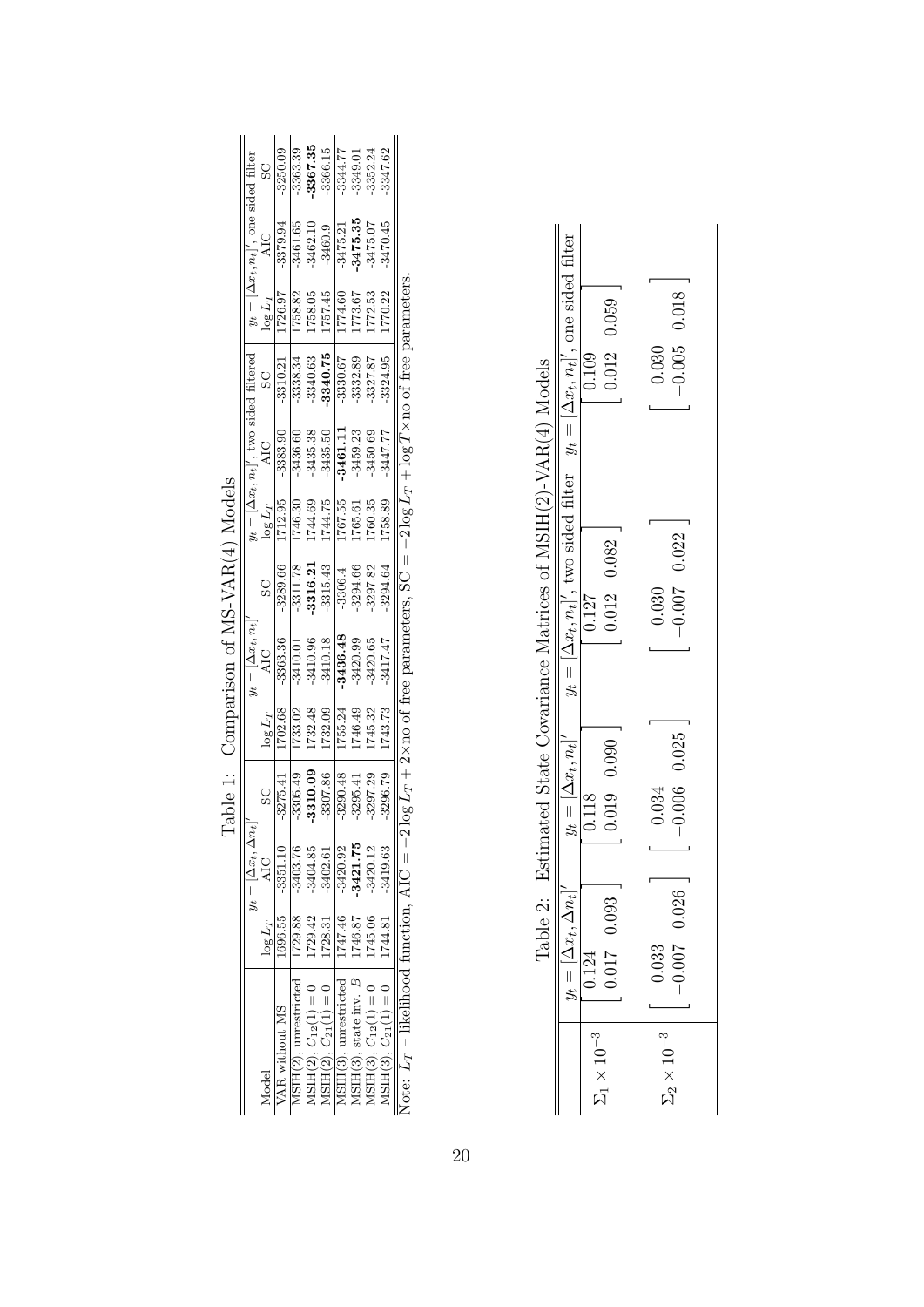|                                     | )<br> <br> <br> |                                   |          |                                                 |                    | $\frac{1}{2}$ , $\frac{1}{2}$ , $\frac{1}{2}$ , $\frac{1}{2}$ , $\frac{1}{2}$ , $\frac{1}{2}$ , $\frac{1}{2}$ , $\frac{1}{2}$ , $\frac{1}{2}$ , $\frac{1}{2}$ , $\frac{1}{2}$ , $\frac{1}{2}$ , $\frac{1}{2}$ , $\frac{1}{2}$ , $\frac{1}{2}$ , $\frac{1}{2}$ , $\frac{1}{2}$ , $\frac{1}{2}$ , $\frac{1$ |          |          |                                                                                                                                    |
|-------------------------------------|-----------------|-----------------------------------|----------|-------------------------------------------------|--------------------|-----------------------------------------------------------------------------------------------------------------------------------------------------------------------------------------------------------------------------------------------------------------------------------------------------------|----------|----------|------------------------------------------------------------------------------------------------------------------------------------|
|                                     |                 | $y_t = [\Delta x_t, \Delta n_t]'$ |          | $y_t = [\Delta x_t, n_t]'$<br>estimate std.dev. |                    | $y_t = [\Delta x_t, n_t]'$ , two sided filter $y_t = [\Delta x_t, n_t]'$ , one sided filter                                                                                                                                                                                                               |          |          |                                                                                                                                    |
| Model                               | Parameter       | estimate                          | std.dev. |                                                 |                    | estimate                                                                                                                                                                                                                                                                                                  | std.dev. | estimate |                                                                                                                                    |
| Unrestricted MSIH $(2)$ $\sqrt{21}$ |                 | 181                               | 0.060    | $\frac{0.189}{2}$                               | 0.058              | 0.166                                                                                                                                                                                                                                                                                                     | 0.050    | 0.189    |                                                                                                                                    |
|                                     |                 | <b>J.396</b>                      | 0.099    | 0.428                                           | 0.113              | 0.367                                                                                                                                                                                                                                                                                                     | 0.099    | 0.413    | $\begin{array}{r l} \text{std.dev.}\\ \hline 0.041 \\ \hline 0.104 \\ \hline 0.107 \\ \hline 0.039 \\ \hline 0.468 \\ \end{array}$ |
|                                     |                 | 1.381                             | 0.098    | $\frac{0.188}{0.416}$                           | $0.205$<br>$0.100$ | 0.332                                                                                                                                                                                                                                                                                                     | 0.110    | 0.432    |                                                                                                                                    |
| $MSIH(2), C_{12}(1) = 0$            |                 | .189                              | 0.044    |                                                 |                    | 0.207                                                                                                                                                                                                                                                                                                     | 0.055    | 0.186    |                                                                                                                                    |
| $MSIH(2), C_{21}(1) = 0$            |                 | 0.357                             | 0.088    | 0.473                                           | 0.232              | 0.337                                                                                                                                                                                                                                                                                                     | 180.0    | 0.371    |                                                                                                                                    |
|                                     |                 | 0.208                             | 0.045    | 0.225                                           | 0.066              | 0.207                                                                                                                                                                                                                                                                                                     | 0.046    | 0.220    |                                                                                                                                    |
|                                     |                 |                                   |          |                                                 |                    | Note: Standard errors are obtained from the inverse of the outer product of numerical first order derivatives                                                                                                                                                                                             |          |          |                                                                                                                                    |

<span id="page-25-0"></span>

| I                                                                         |
|---------------------------------------------------------------------------|
| I<br>ノマン イー・トー ノイントトーてき アー<br>.<br>וואו<br>.<br>Ì                         |
| l                                                                         |
| ĺ                                                                         |
| ،<br>آ<br>$\ddot{\phantom{a}}$<br>l<br>ı<br>ı<br>i<br>$\mathfrak{c}$<br>I |
| :<br>;<br>;<br>;<br>Í<br>l                                                |
| į<br>I                                                                    |
| ĺ<br>$\overline{\phantom{a}}$<br>I                                        |

Note: Standard errors are obtained from the inverse of the outer product of numerical first order derivatives. Note: Standard errors are obtained from the inverse of the outer product of numerical first order derivatives.

|                                                                                | $ \Delta x_t, n_t '$ , two sided filter $y_t =  \Delta x_t, n_t '$ , one sided filter | 3.720          | .0538   |
|--------------------------------------------------------------------------------|---------------------------------------------------------------------------------------|----------------|---------|
| Tests for Equality of $\lambda_{ij}$ 's for unrestricted MSIH(2)-VAR(4) models | $=$ $+$                                                                               | 3.851          | 1.0497  |
|                                                                                | $y_t =  \Delta x_t, n_t $                                                             | 4.206          | 0403.   |
| Table 4:                                                                       | $\Delta x_t$                                                                          | 3.459          | .0629   |
|                                                                                | $H_0$ : $\lambda_{21} = \lambda_{22}$   $y_t = 1$                                     | Vald statistic | y-value |

p-value 0.0629 0.0403 0.0497 0.0538

| ı                                                                                                 |
|---------------------------------------------------------------------------------------------------|
| ı<br>.<br>י<br>١<br>l<br>ı<br>I                                                                   |
| ・・・・ イベートーーー<br>l<br>ı<br>I<br>I<br>ľ                                                             |
| ו<br>ו<br>$\overline{\phantom{a}}$<br>ı                                                           |
| i<br>C<br>ı                                                                                       |
|                                                                                                   |
| <br> <br> <br>i                                                                                   |
| Ì<br>l<br>֖֧ׅ֧֧֧֧֧֧ׅ֧֧֧֧֪֪֪֪֪֪֪֪֪֪֪֪֪֪֪֪֪֪֪֪֪֪֪֪֚֚֚֚֚֚֚֚֚֚֚֚֚֚֚֚֚֚֚֚֚֚֚֚֚֚֚֡֝֝֟֓֝֓֝֓֝֓֝֬֜֓֝֬֝֓֝֬֝ |

<span id="page-25-2"></span><span id="page-25-1"></span>

|                                     |      |                          |                                | $\ddot{\phantom{a}}$<br>$\ddot{\phantom{0}}$ |                                                                                                                                                          |
|-------------------------------------|------|--------------------------|--------------------------------|----------------------------------------------|----------------------------------------------------------------------------------------------------------------------------------------------------------|
|                                     |      |                          |                                |                                              | $y_t = [\Delta x_t, \Delta n_t]'$ $y_t = [\Delta x_t, n_t]'$ $y_t = [\Delta x_t, n_t]'$ , two sided filter $y_t = [\Delta x_t, n_t]'$ , one sided filter |
|                                     | LR   | $p$ -value LR $p$ -value |                                | $p$ -value<br>LR                             | p-value<br>Ê                                                                                                                                             |
| $\mathsf{I}$<br>$SHH(2), C_{12}(1)$ | 0.92 |                          | $0.3375$   1.08  0.2987   3.22 | 0.0727                                       | 0.2146<br>1.54                                                                                                                                           |
| $\parallel$                         | 3.14 | 0.0764   1.86            | $0.1726$   3.10                |                                              | 0.0979<br>$0.0783$   2.74                                                                                                                                |
|                                     |      |                          |                                |                                              |                                                                                                                                                          |

Note:  $LR = 2(log$ L Ļ٣.  $-\log$ L  $\mathfrak{r}_T$ ), where L ۴F  $\frac{r}{T}$  denotes the maximum likelihood under  $H_0$  and L  $\vdash$  denotes the maximum likelihood for the model under  $H_1$ .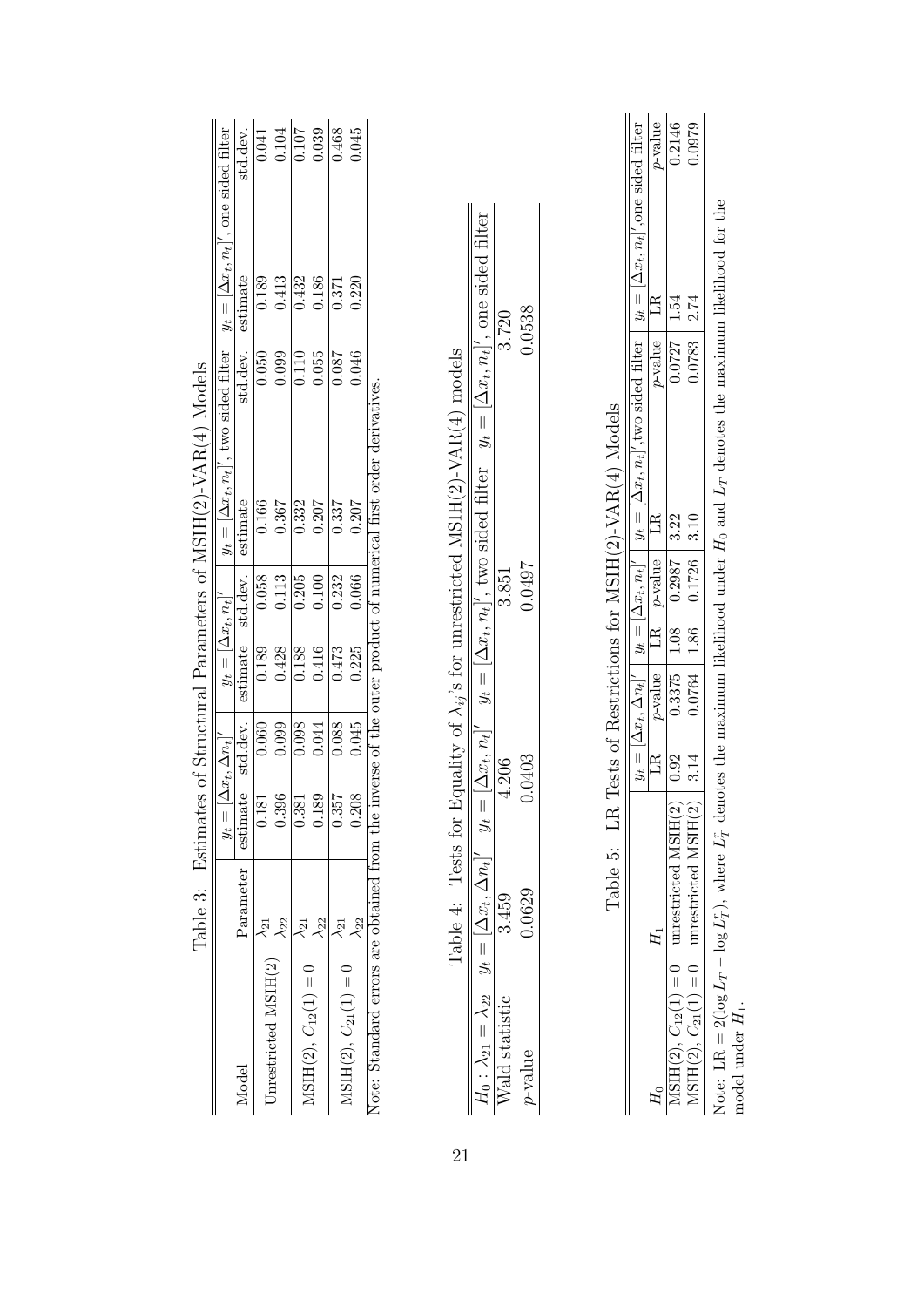

<span id="page-26-0"></span>Figure 1: The data

<span id="page-26-1"></span>Figure 2: Residuals of VAR(4) models

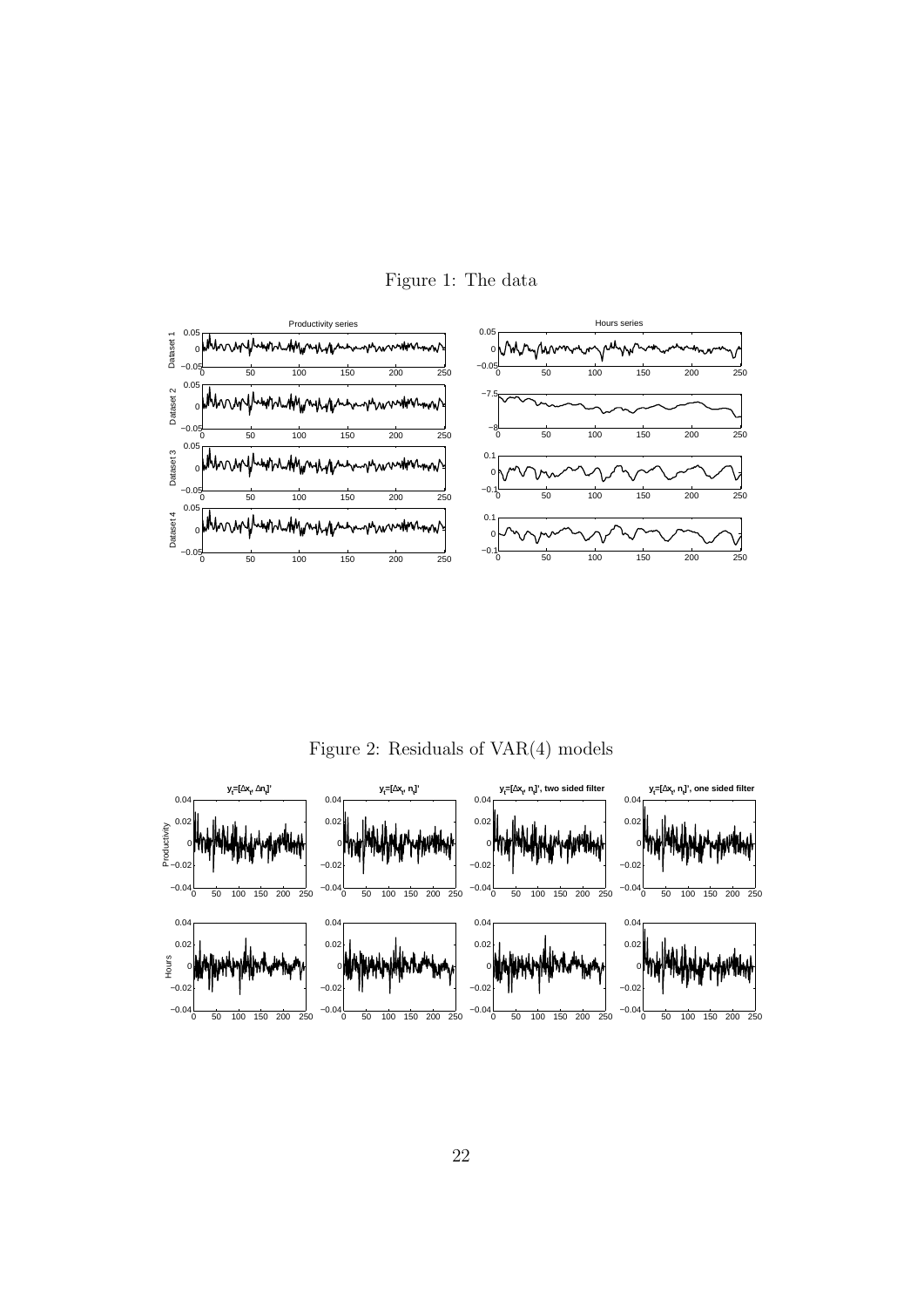Figure 3: Smoothed state probabilities of MSIH(2)-VAR(4) models

<span id="page-27-0"></span>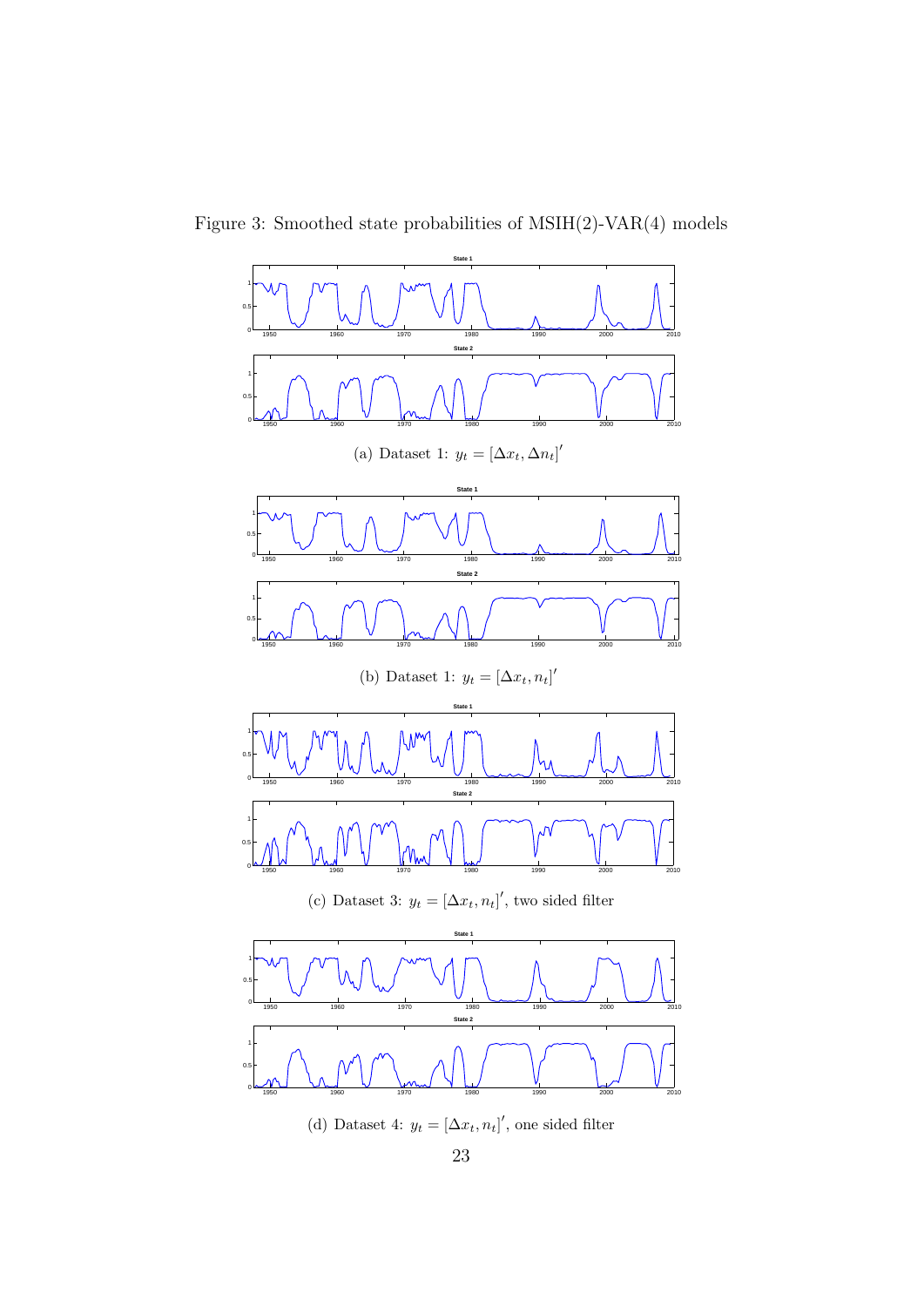Figure 4: Smoothed state probabilities of MSIH(3)-VAR(4) models

<span id="page-28-0"></span>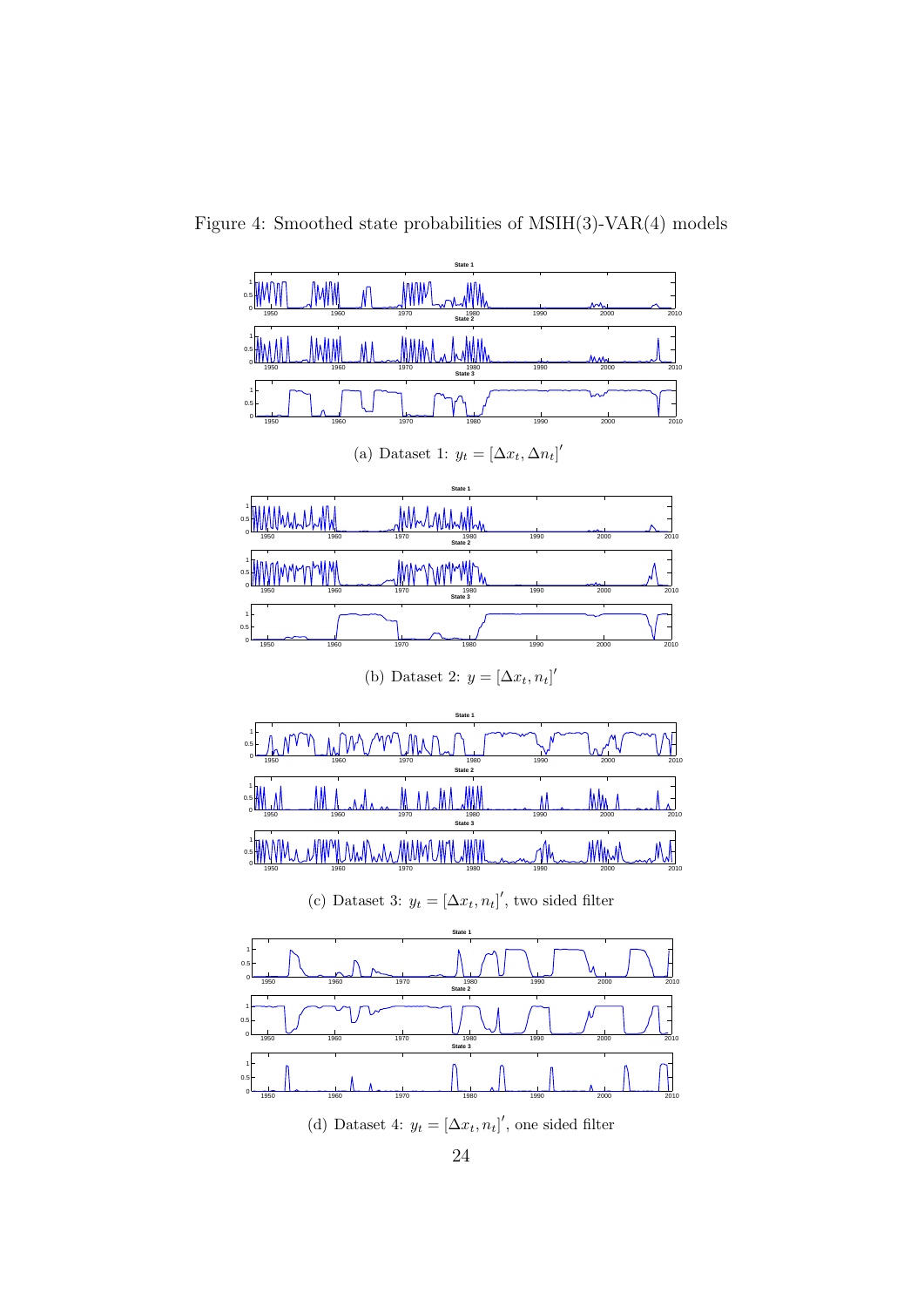<span id="page-29-0"></span>Figure 5: Responses to a positive technology shock identified as in Gali  $(1999)$ , MSIH $(2)$  models



Figure 6: Responses to a positive non-permanent technology shock, MSIH(2) models

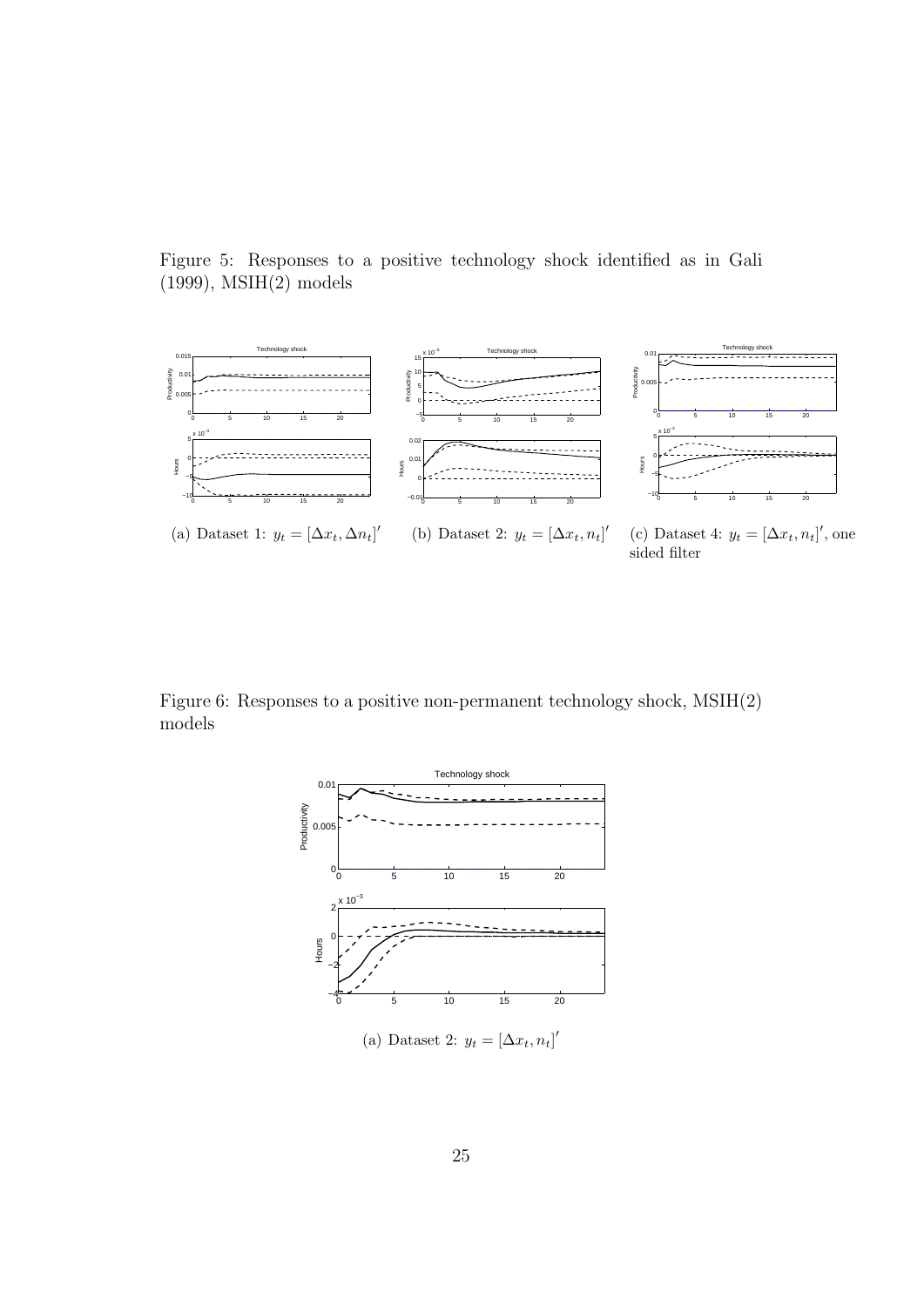<span id="page-30-0"></span>

|                                             |                         |          |                            |                           |          | Table A.1: Estimates of Structural Parameters of MSIH(3)-VAR(4) Models |                    |                                                          |                       |
|---------------------------------------------|-------------------------|----------|----------------------------|---------------------------|----------|------------------------------------------------------------------------|--------------------|----------------------------------------------------------|-----------------------|
|                                             |                         | $y_t =$  | $ \Delta x_t, \Delta n_t $ | $y_t =  \Delta x_t, n_t $ |          | $y_t =  \Delta x_t, n_t ',$ two sided filter                           |                    | $y_t = \left[\Delta x_t, n_t\right]'$ , one sided filter |                       |
| Model                                       | Parameter               | estimate | std.dev.                   | estimate                  | std.dev. | estimate                                                               | std.dev.           | estimate                                                 | std.dev.              |
|                                             | $\lambda_{21}$          | 0.023    | 0.018                      | 0.122                     | 0.048    | 0.015                                                                  | 0.010              | 2.659                                                    | 0.706                 |
|                                             | $\lambda$ <sub>22</sub> | 1.718    | 1.466                      | 1.224                     | 0.515    | 8.476                                                                  | 3.928              |                                                          |                       |
| $MSH(3)$ , state inv. $B$                   | $\lambda_{31}$          | 0.270    | 0.130                      | 0.315                     | 0.103    | 3.524                                                                  | 0.881              | $5.745$<br>0.867                                         | $\frac{1.562}{0.689}$ |
|                                             | $\lambda_{32}$          | 0.256    | 0.129                      | 0.250                     | 0.080    | 4.656                                                                  | 1.163              | 0.010                                                    |                       |
|                                             | $\lambda_{21}$          | 0.774    | 0.415                      | 4.016                     | 1.057    | 3.084                                                                  | 0.818              | 0.030                                                    | $\frac{160}{1000}$    |
|                                             | $\lambda_{22}$          | 0.010    | 0.007                      | $3.294$<br>$0.001$        | 0.861    | 5.432                                                                  | $1.112$<br>$2.078$ | 1.488                                                    |                       |
| $MSH(3), C_{12}(1) = 0$                     | $\lambda_{31}$          | 3.073    | 0.695                      |                           | 0.006    | $4.578$                                                                |                    | 0.289                                                    |                       |
|                                             | $\lambda_{32}$          | 5.524    | 1.199                      | 0.243                     | 0.167    | 0.010                                                                  | 0.006              | 0.237                                                    | 0.078                 |
|                                             | $\lambda_{21}$          | 0.010    | 0.005                      | 2.764                     | 0.759    | 3.492                                                                  | 0.894              | 2.778                                                    | 0.913                 |
| $MSH(3), C_{21}(1) = 0$                     | $\lambda_{22}$          | 1.227    | 0.637                      | $\frac{5.661}{1.017}$     | 1.403    | 6.611                                                                  | 1.481              | 3.366                                                    |                       |
|                                             | $\lambda_{31}$          | 0.296    | 0.070                      |                           | 0.503    | 3.097                                                                  | 1.422              | 6.526                                                    | 1.082<br>2.147        |
|                                             | $\lambda_{32}$          | 0.229    | 0.055                      | 0.192                     | 0.162    | 0.010                                                                  | 0.008              | 5.703                                                    | 1.613                 |
| Note: Standard errors are obtained from the |                         |          |                            |                           |          | inverse of the outer product of numerical first order derivatives.     |                    |                                                          |                       |

|                | $P^{\text{a}}$ imates of Structural Paraneters of MSIH(3)-VAR(4) Models<br>こくしょう |
|----------------|----------------------------------------------------------------------------------|
|                |                                                                                  |
|                |                                                                                  |
|                |                                                                                  |
|                |                                                                                  |
|                |                                                                                  |
|                |                                                                                  |
|                |                                                                                  |
|                |                                                                                  |
|                |                                                                                  |
|                |                                                                                  |
|                |                                                                                  |
|                | 1/TTT/2                                                                          |
|                |                                                                                  |
|                |                                                                                  |
|                |                                                                                  |
|                |                                                                                  |
|                |                                                                                  |
|                |                                                                                  |
|                |                                                                                  |
|                |                                                                                  |
|                |                                                                                  |
|                |                                                                                  |
|                |                                                                                  |
|                |                                                                                  |
|                |                                                                                  |
|                |                                                                                  |
|                |                                                                                  |
|                |                                                                                  |
|                |                                                                                  |
|                |                                                                                  |
|                |                                                                                  |
|                |                                                                                  |
|                |                                                                                  |
|                |                                                                                  |
|                |                                                                                  |
|                |                                                                                  |
|                |                                                                                  |
|                |                                                                                  |
|                |                                                                                  |
|                |                                                                                  |
|                |                                                                                  |
|                |                                                                                  |
|                |                                                                                  |
|                |                                                                                  |
|                |                                                                                  |
| $\mathfrak{c}$ |                                                                                  |
|                |                                                                                  |
|                |                                                                                  |
|                |                                                                                  |
|                |                                                                                  |
|                |                                                                                  |
|                |                                                                                  |
|                |                                                                                  |
|                |                                                                                  |
|                |                                                                                  |
|                |                                                                                  |
|                |                                                                                  |
|                |                                                                                  |
|                |                                                                                  |
|                |                                                                                  |
|                |                                                                                  |
|                |                                                                                  |
|                |                                                                                  |
|                |                                                                                  |
|                |                                                                                  |
|                |                                                                                  |
|                |                                                                                  |
|                |                                                                                  |
|                |                                                                                  |
|                |                                                                                  |
|                |                                                                                  |
|                |                                                                                  |
|                |                                                                                  |
|                |                                                                                  |
|                |                                                                                  |
|                |                                                                                  |
|                |                                                                                  |
|                |                                                                                  |
|                |                                                                                  |
|                |                                                                                  |
|                |                                                                                  |
|                |                                                                                  |
|                | ļ                                                                                |
|                |                                                                                  |
|                |                                                                                  |
|                |                                                                                  |
|                |                                                                                  |
|                |                                                                                  |
|                |                                                                                  |
|                |                                                                                  |
|                |                                                                                  |
|                |                                                                                  |
|                | .<br>נ                                                                           |

A Appendix

A Appendix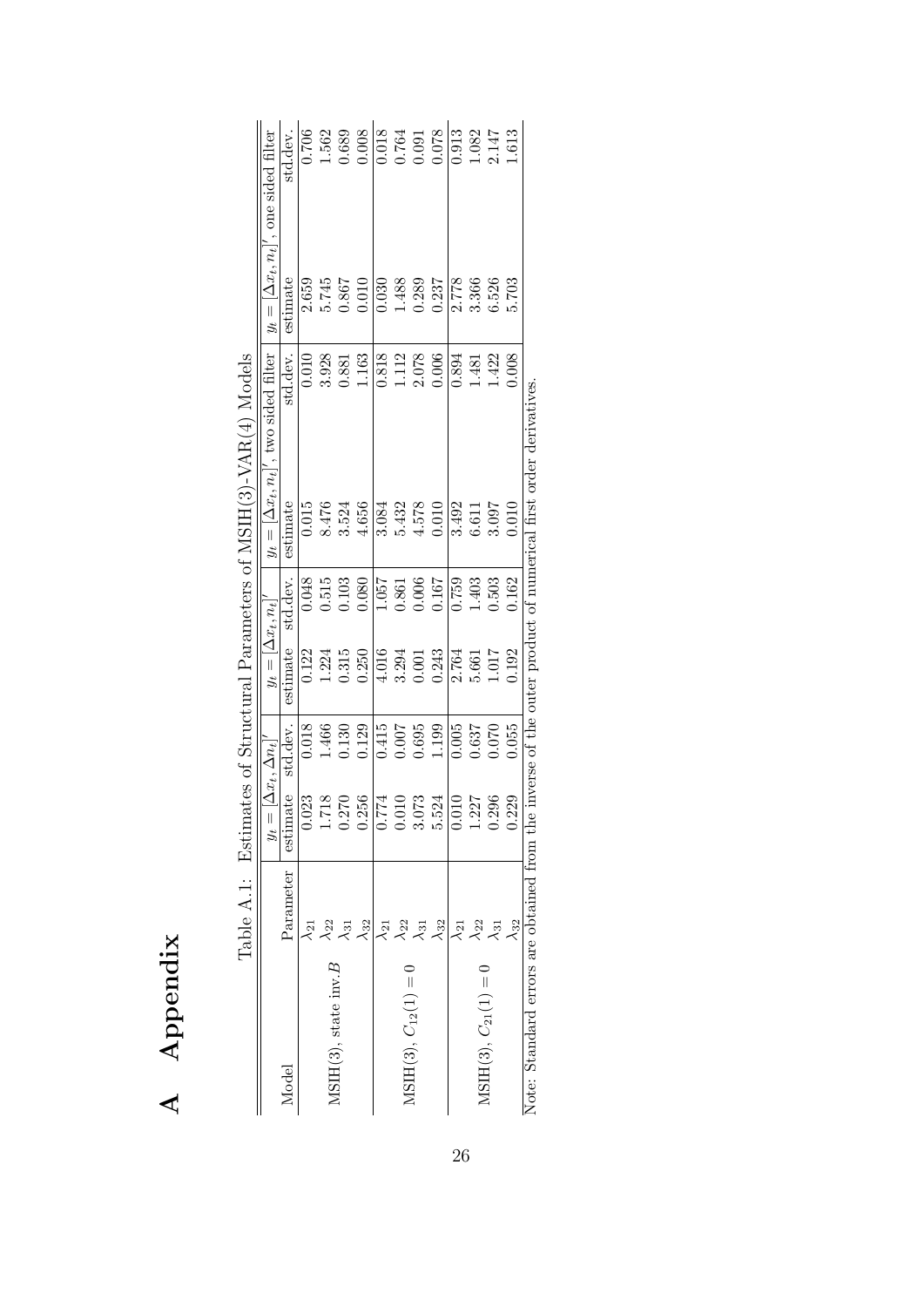|                                                                      |                                                                                                                              | $\stackrel{4.93}{\scriptstyle \pm\end{array}$ | 0.08    | 7.48        | 0.23                 |
|----------------------------------------------------------------------|------------------------------------------------------------------------------------------------------------------------------|-----------------------------------------------|---------|-------------|----------------------|
| Equality of $\lambda_{ij}$ 's for unrestricted MSIH(3)-VAR(4) models | $m_t$ $y_t = [\Delta x_t, n_t]'$ $y_t = [\Delta x_t, n_t]'$ , two sided filter $y_t = [\Delta x_t, n_t]'$ , one sided filter | 3.87                                          | 0.14    | 23.78       | $3.8 \times 10^{-6}$ |
|                                                                      |                                                                                                                              | 6.18                                          | 0.04    | 0.27        | 1,000.1              |
| Table A.2: Tests for                                                 |                                                                                                                              |                                               |         | 26.23       | $2.01 \times 10$     |
|                                                                      | $H_0: \lambda_{21} = \lambda_{22}, \lambda_{31} = \lambda_{32}   y_t =  \Delta x_t, \Delta$                                  | Vald statistic                                | p-value | R statistic | yalue-               |

| J<br>י                             |
|------------------------------------|
| ֖֖֖֚֚֚֚֚֚֬<br>j                    |
| I                                  |
| ヽ ーー・ー へいしして<br>I<br>į<br>I        |
| $\frac{1}{2}$<br>ì                 |
| く・トく・ミ<br>J<br>l,<br>į             |
| l                                  |
| $\frac{2}{3}$<br>)                 |
| $\frac{1}{2}$<br>$\frac{1}{2}$     |
| ł<br>$\overline{\phantom{a}}$<br>I |

<span id="page-31-1"></span><span id="page-31-0"></span>

|                                                                                                                                                                                                                                | $\frac{1}{2}$ , $\frac{1}{2}$ , $\frac{1}{2}$ , $\frac{1}{2}$ , $\frac{1}{2}$ , $\frac{1}{2}$ , $\frac{1}{2}$ , $\frac{1}{2}$ |              |            |      |                                                 |                                                                                                                                                          |                |            |
|--------------------------------------------------------------------------------------------------------------------------------------------------------------------------------------------------------------------------------|-------------------------------------------------------------------------------------------------------------------------------|--------------|------------|------|-------------------------------------------------|----------------------------------------------------------------------------------------------------------------------------------------------------------|----------------|------------|
|                                                                                                                                                                                                                                |                                                                                                                               |              |            |      |                                                 | $y_t = [\Delta x_t, \Delta n_t]'$ $y_t = [\Delta x_t, n_t]'$ $y_t = [\Delta x_t, n_t]'$ , two sided filter $y_t = [\Delta x_t, n_t]'$ , one sided filter |                |            |
|                                                                                                                                                                                                                                |                                                                                                                               | $\mathbb{E}$ | $p$ -value | LR   | $p$ -value                                      | $p$ -value<br>LR                                                                                                                                         | LR             | $p$ -value |
| State inv. B                                                                                                                                                                                                                   | $J$ nrestricted MSIH $(3)$                                                                                                    | 1.18         |            |      | $0.2774$   17.50 $2.8 \times 10^{-5}$           | 3.88                                                                                                                                                     | 1.86<br>0.0489 | 0.1726     |
| State inv. B, $C_{12}(1) = 0$ State invariant B                                                                                                                                                                                |                                                                                                                               | 3.62         | 0.0571     | 2.34 | 0.1261                                          | 0.0012<br>10.52                                                                                                                                          | 2.28           | 0.1311     |
| State inv. B, $C_{12}(1) = 0$ Unrestricted MSIH(3)                                                                                                                                                                             |                                                                                                                               | 4.80         |            |      | $0.0907$   19.84 4.9 × 10 <sup>-5</sup>   14.40 | 10007                                                                                                                                                    | 4.14           | 0.1262     |
| State inv. B, $C_{21}(1) = 0$ State invariant B                                                                                                                                                                                |                                                                                                                               | 4.12         | 0.0424     | 5.52 | $0.0188$   13.44                                | 0.002                                                                                                                                                    | 6.90           | 0.0086     |
| State inv. B, $C_{21}(1) = 0$ Unrestricted MSIH(3)                                                                                                                                                                             |                                                                                                                               | 5.30         |            |      | $0.0707$   23.02 $1.0 \times 10^{-5}$   17.32   |                                                                                                                                                          | 8.76<br>0.0002 | 0.0125     |
| Net and the International International Income including the contract on $I$ and $I$ and $I$ and $I$ and $I$ and $I$ and $I$ and $I$ and $I$ and $I$ and $I$ and $I$ and $I$ and $I$ and $I$ and $I$ and $I$ and $I$ and $I$ a |                                                                                                                               |              |            |      |                                                 |                                                                                                                                                          |                |            |

log  $L_T^r$ ), where  $L_T^r$  denotes the maximum likelihood under  $H_0$  and  $L_T$  denotes the maximum likelihood for the Note: LR = 2(log  $L_T$  – log  $L_T^2$ ), where  $L_T^2$  denotes the maximum likelihood under  $H_0$  and  $L_T$  denotes the maximum likelihood for the  $\frac{1}{\text{Note: LR}} = 2(\log L_T - \log L_T - \log L_T - \log L_T)$ model under  $H_1$ .

27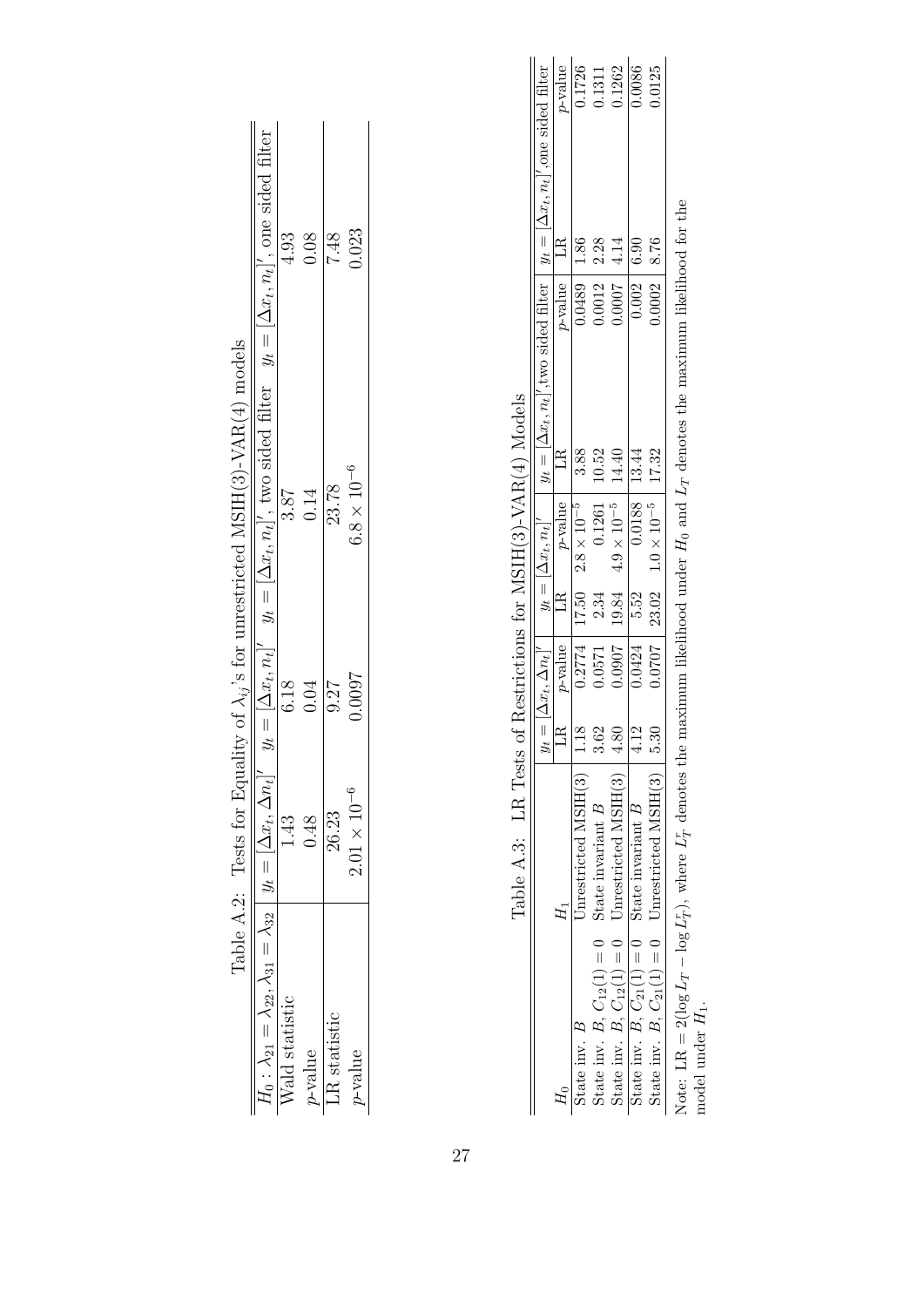<span id="page-32-0"></span>Figure 7: Responses to a positive technology shock identified as in Gali (1999), MSIH(3) models



Figure 8: Responses to a positive non-permanent technology shock,  $y_t =$  $[\Delta x_t, \Delta n_t]'$ , MSIH(3) model